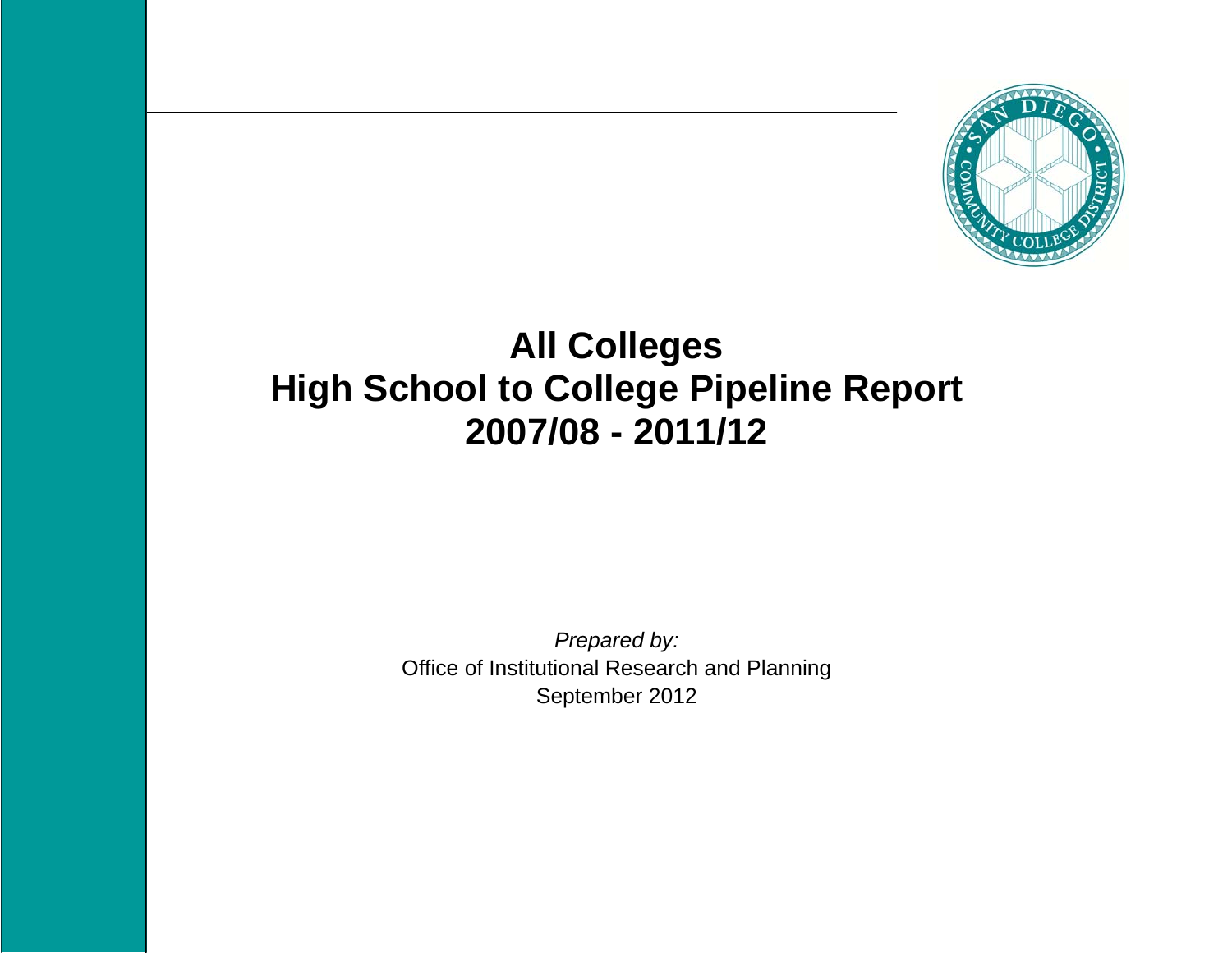## **Table of Contents**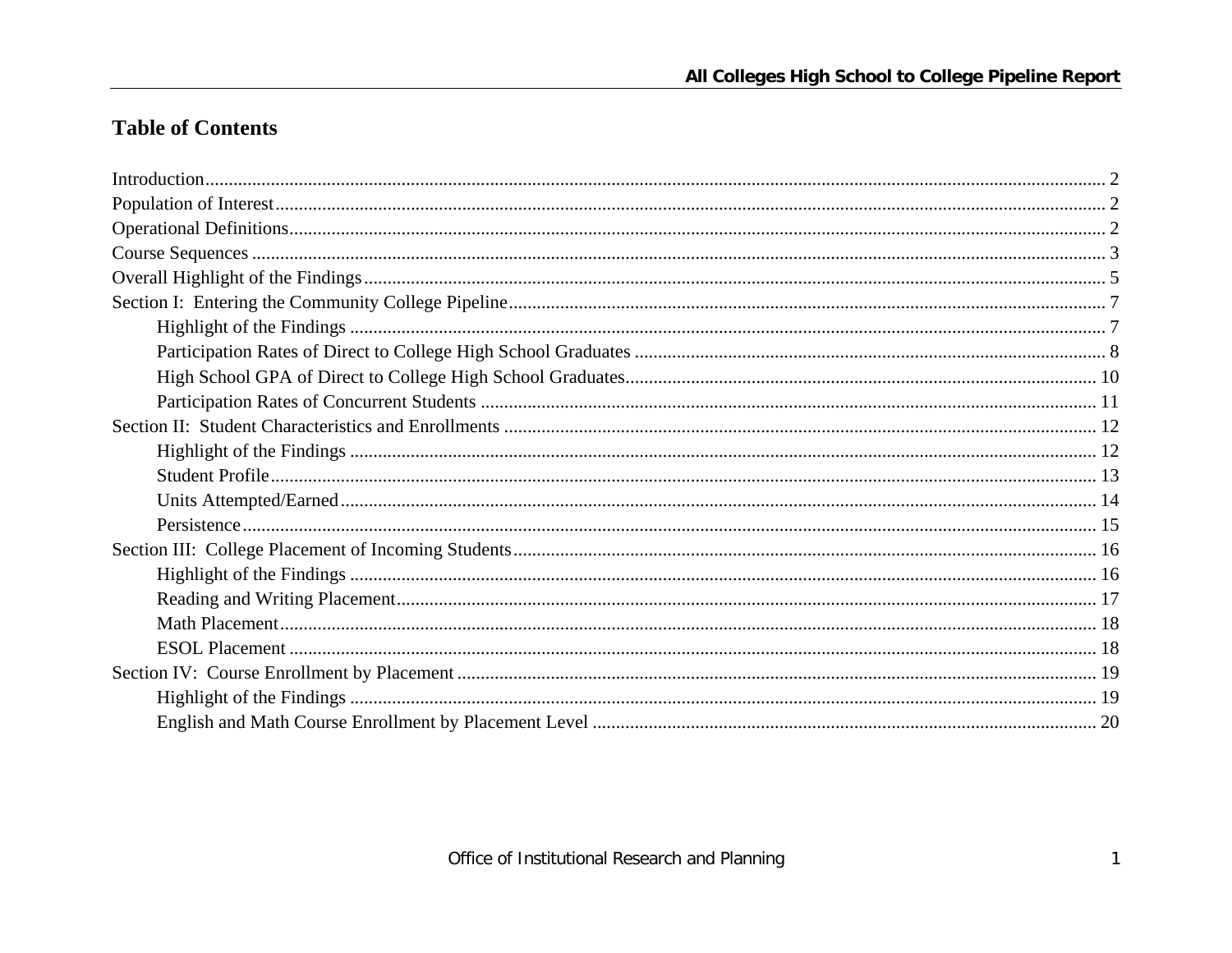## **Introduction**

The annual High School to College Pipeline Report provides a comprehensive descriptive analysis of incoming first-time to college high school graduates. The report is part of a larger initiative to provide the colleges and the District with information for integrating plans and strategies that support student success and enrollment management. The report is intended to inform college and district decision-making, instructional programs and support services planning, and outreach and marketing.

The High School to College Pipeline Report series comprises four reports: 1) All Colleges, 2) City College/ECC, 3) Mesa College, and 4) Miramar College. Each report contains four sections that focus on enrollment patterns and placement as students enter college for the first time. The first section focuses on students' entry into an SDCCD college via high school-to-college graduate participation and concurrent student participation rates. First-time to college high school graduates are the focus of the remaining sections, including: student characteristics and college enrollment patterns in Section II; reading, writing, math, and ESOL placements in Section III; and finally, English and math enrollments by placement level in Section IV. In most instances, benchmark information is provided as a point of comparison, such as three or five-year averages and/or percentage change.

#### **Population of Interest**

**First-time to college high school graduates** are students who reported completion from a high school within four years of subsequently enrolling at an SDCCD college for the first time. First-time to college students are those students who indicated on their application for admission that they had not previously attended SDCCD or another college or university. For the purposes of this study, high school graduates are those students that received a certification of California high school proficiency, a G.E.D./high school certificate, or a high school diploma, including a foreign high school diploma. Unless otherwise noted, students who are concurrently attending high school, a four-year institution, or adult school are excluded from this population.

## **Operational Definitions**

**Annual Persistence Rate:** Continuous fall-spring-fall enrollment: The percentage of official census enrolled students in a fall term who received a grade notation of A, B, C, D, F, P, NP, I or RD and who enrolled in at least one course in the subsequent spring and fall terms and received a grade notation of A, B, C, D, F, P, NP, I or RD in each term. (SDSU and UCSD-only students and sections are excluded. Intersession, tutoring, in-service, and cancelled classes are excluded.)

**Enrollment:** The number of seats or duplicated headcount. Includes students who are enrolled as of the course designated census day. (Drops, Never Attends, cancelled, and tutoring classes are excluded.)

**Headcount:** The unduplicated count of students. Includes students who are enrolled as of the course designated census day (excludes Drops, Never Attends, and cancelled classes).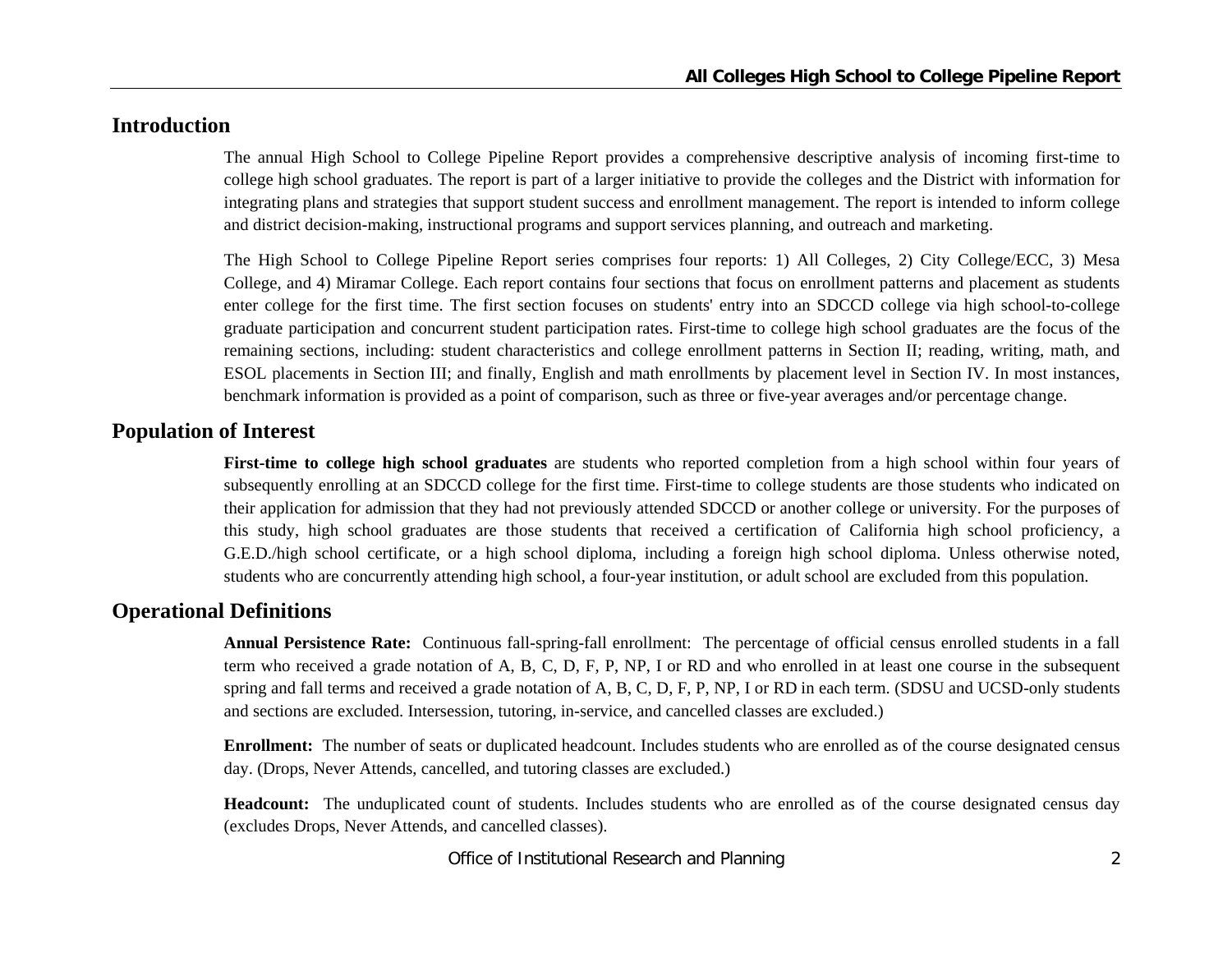## **Course Sequences**

Figure 1. Current English and ESOL course sequence

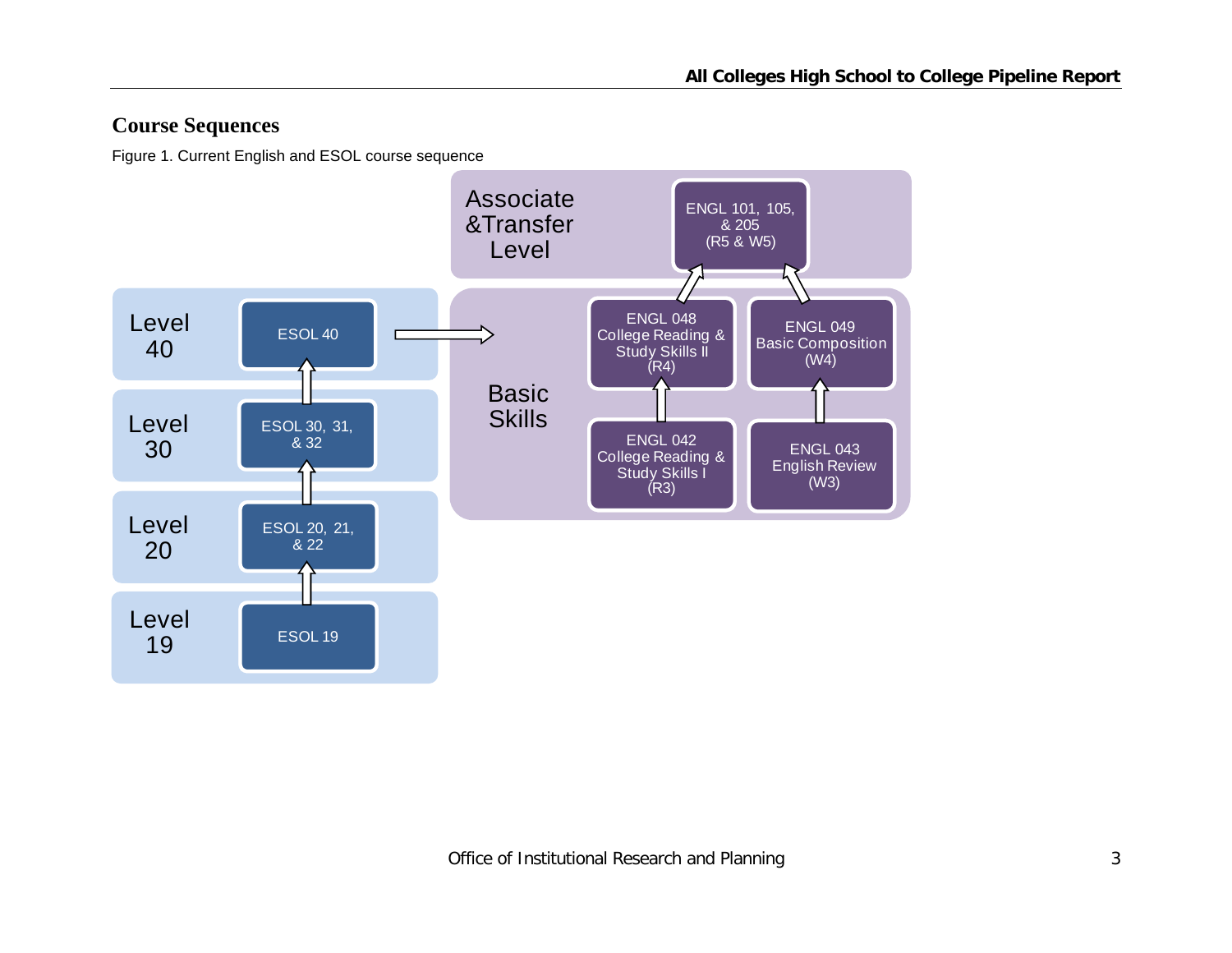

Figure 2. Current math course sequence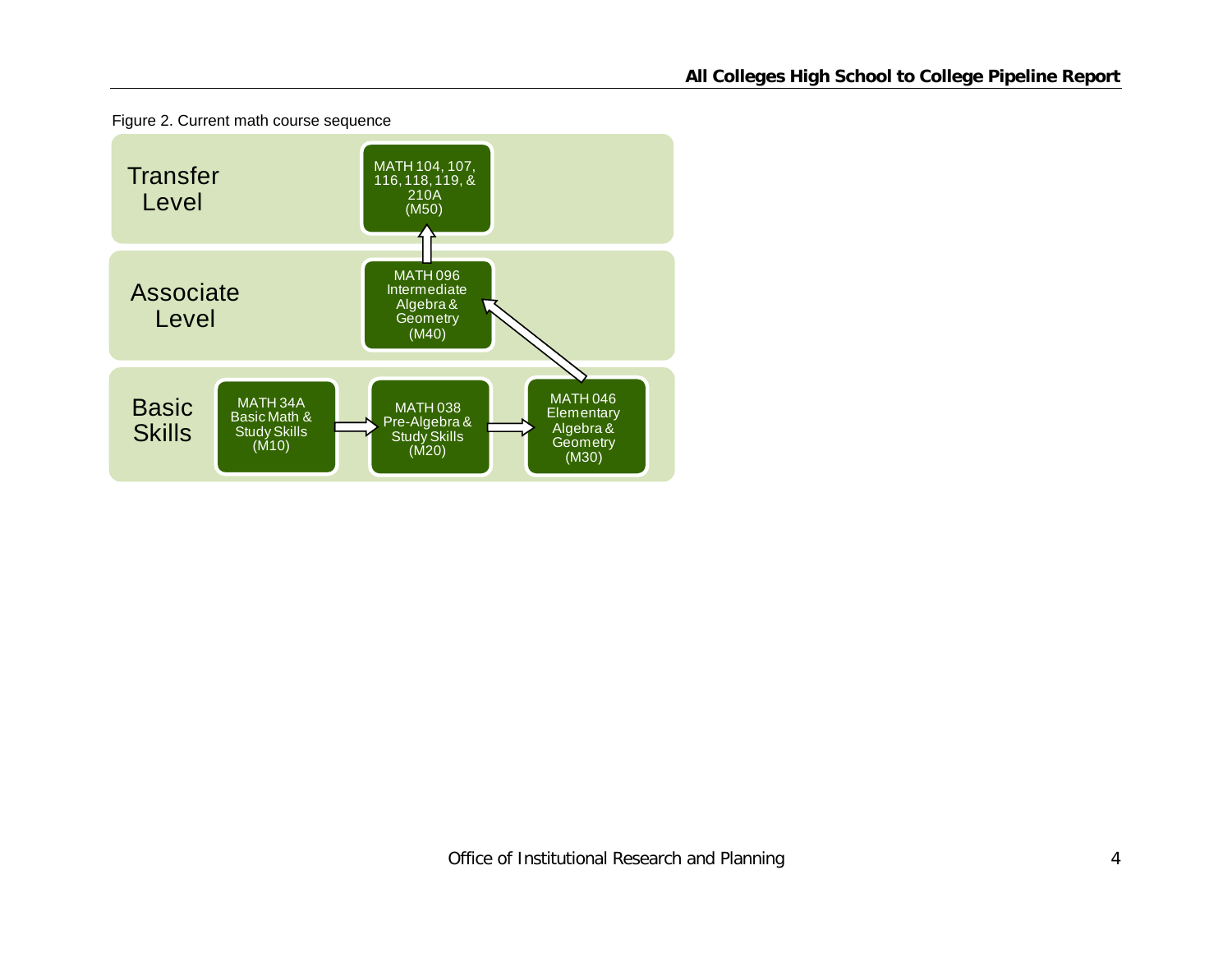## **Overall Highlight of the Findings**

- 1. In 2011/12, approximately 34% of the 2010/11 feeder high school graduates (2,033 out of 5,924 students) and 13% of the 2010/11 non-feeder high school graduates (1,581 out of 12,204 students) directly entered an SDCCD college within the year following high school completion. This does not include 1,246 direct entrants for whom high school graduate data were unavailable or whose high schools enrolled fewer than 20 SDCCD direct entrants in each of the five years. The 2011/12 feeder and non-feeder school student entry rates are comparable to the five-year averages of 36% and 11%, respectively.
- 2. Among the 2010/11 concurrent high school seniors enrolled at an SDCCD college, 15% continued their enrollment as collegeonly students the following year (229 out of 1,488 students). Concurrent seniors who had attended district feeder high schools in 2010/11 participated the following year at more than double the rate (20%; 187 out of 948 students) of students who had concurrently attended non-feeder high schools (8%; 42 out of 540 students). However, among both groups of students, participation rates among 2010/11 seniors were lower than any of the previous four years (feeder, 22%-24% and non-feeder, 9%-15%).
- 3. Thirty-one percent of the 2011/12 first-time to college high school graduates reported that they were the first generation of college-going students in their family (1,519 out of 4,836 students). This is comparable to the five-year average of 30%.
- 4. In 2011/12, 75% of the first-time to college high school graduates who enrolled in 0.1-2.9 units completed the total number of units (177 out of 237 students), while fewer than half (47%) of the students who enrolled in 9.0-11.9 units completed the total number of units (451 out of 956 students).
- 5. Among the Fall 2010 first-time to college high school graduates, approximately 3 in 4 students on average persisted to the next spring term (79%; 2,639 out of 3,347 students) and over half annually persisted to a second fall term (57%; 1,902 out of 3,347 students), which is higher than the five-year average term-to-term (75%) and annual (55%) persistence of first-time to college graduates.
- 6. In 2011/12, a majority of the first-time to college high school graduates tested in reading (73%; 4,226 out of 5,794 students), writing (73%; 4,224 out of 5,794 students), and math (74%; 4,306 out of 5,794 students). Overall, across all colleges, the percentages of students testing in reading, writing, and math declined between 2009/10 and 2010/11 and then peaked in 2011/12.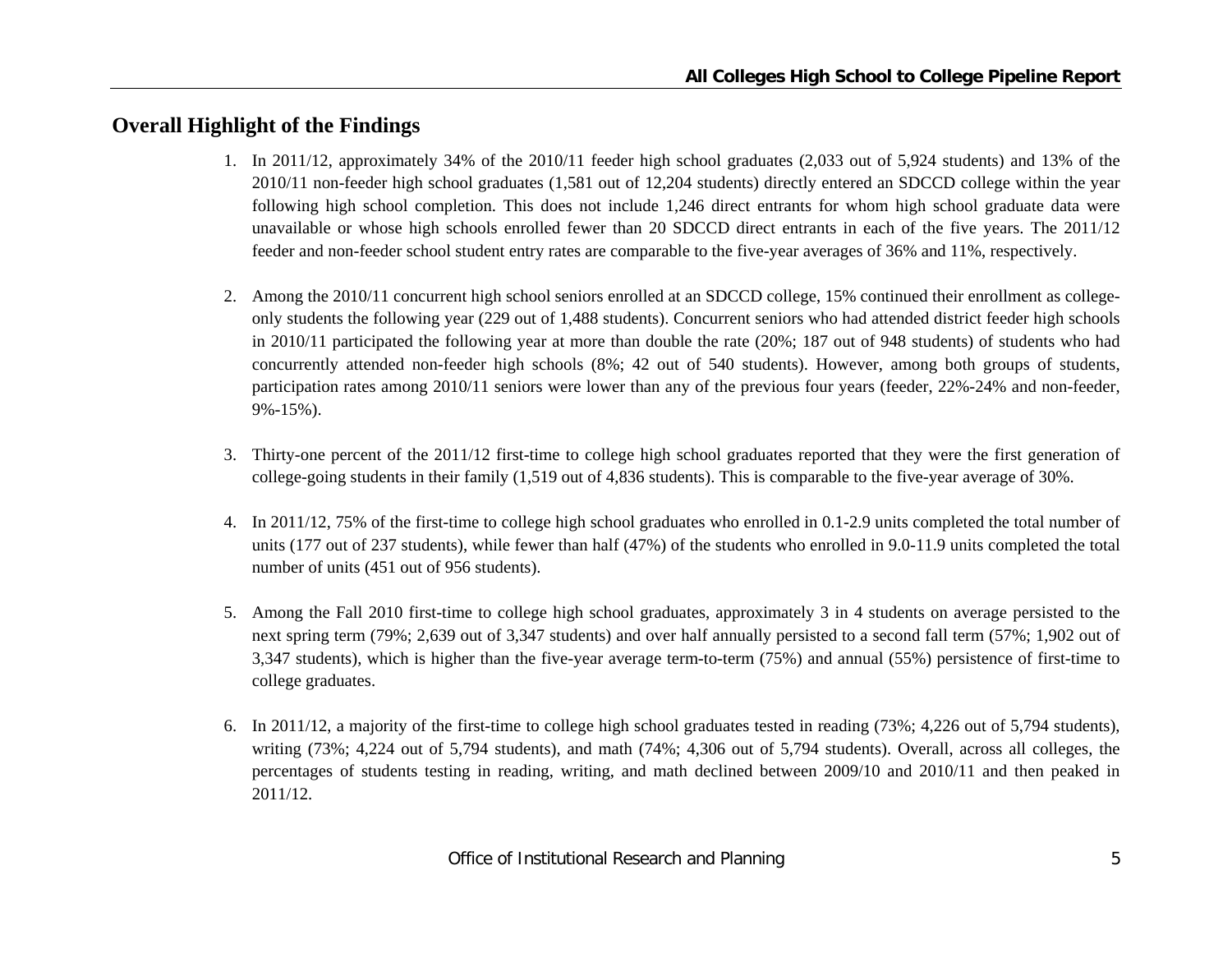- 7. In 2011/12, 41% of the first-time to college high school graduates who tested in **reading** placed at basic skills (1,732 out of 4,226 students). The majority of first-time to college high school graduates who tested in **writing** placed at basic skills (67%; 2,841 out of 4,224 students). The majority of first-time to college high school graduates who tested in **math** in 2011/12 placed at basic skills (64%; 2,766 out of 4,306 students). Among first-time to college high school graduates who tested in **ESOL**, over half of the students placed four to five levels below English transfer level (ESOL levels 19 and 20, 54%; 101 out of 184 students).
- 8. Sixty percent of the Fall 2011 first-time to college high school graduates who placed in transfer/Associate level English enrolled in an English course at or below their placement level by the end of their first year at an SDCCD college (891 out of 1,488 students).
- 9. By the end of their first year at an SDCCD college, 71% of the Fall 2011 first-time to college high school graduates who placed in transfer level math enrolled in a math course at or below their placement level (485 out of 686 students) and over two-thirds (68%) of those who placed in Associate level math, enrolled in a math course at or below their placement level (317 out of 465 students).
- 10. Among the Fall 2011 first-time to college high school graduates who placed in basic skills level reading or writing, nearly two-thirds (65%) enrolled in an English course at their placement level by the end of their first year at an SDCCD college (682 out of 1,050 students). Seventy percent of the Fall 2011 first-time to college high school graduates who placed in basic skills level math enrolled in a math course at their placement level by the end of their first year at an SDCCD college (1,189 out of 1,692 students).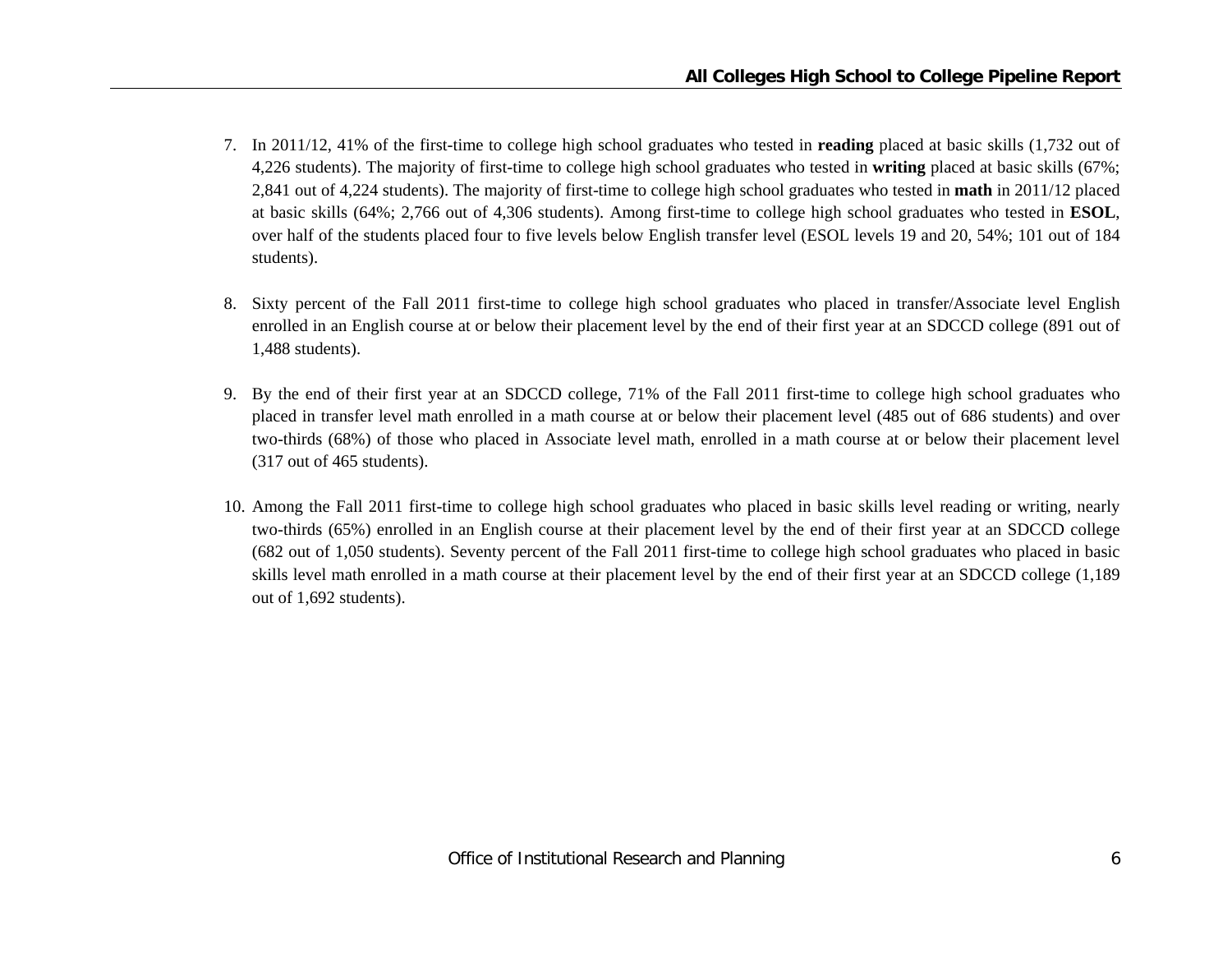## **Section I: Entering the Community College Pipeline**

This section describes different aspects of high school student entry to the colleges. Student trends are measured across five years, from 2007/08 to 2011/12. Students who are concurrently attending SDSU or UCSD are excluded.

High school-to-college participation rates and high school GPA of direct incoming high school graduates are reported in Tables 1 and 2. Direct incoming graduates are students who enrolled at an SDCCD college in the year following their reported high school completion. When possible, high school-to-college participation rates are disaggregated by feeder and non-feeder high schools. District feeders are those high schools located within the district's service area zip codes. Non-district feeders are remaining high schools located outside the district's service area zip codes.

High school seniors who are concurrently enrolled at an SDCCD college are tracked to determine the rate of continued participation at one of our credit colleges as college-only students (see Table 3). **Students who re-enroll as concurrent students in the subsequent year are excluded from re-enrollment figures.** Results are disaggregated by feeder high schools and provide aggregate totals/averages for non-feeder students as a point of comparison.

#### **Highlight of the Findings**

- In 2011/12, approximately 34% of the 2010/11 feeder high school graduates and 13% of the 2010/11 non-feeder high school graduates directly entered an SDCCD college within the year following high school completion, which are comparable to the five-year averages of 36% and 11%, respectively (see Table 1). This does not include direct entrants for whom high school graduate data were unavailable or whose high schools enrolled fewer than 20 SDCCD direct entrants in each of the five years. Clairemont, Mira Mesa, and Kearny high schools had the highest feeder graduate participation rates on average over five years (51%, 51%, and 50%, respectively). The Charter School of San Diego had the highest non-feeder graduate participation rate on average over five years (31%); which is close to the five-year graduate participation rate of feeder schools (36%).
- $\bullet$  Over half (58%) of the direct-to-college high school graduates in 2011/12 who included their GPA on their college application reported that they had earned a 2.0-3.0 high school GPA (equal to the five-year average of 58%) and 40% reported that they had earned higher than a 3.0 GPA (equal to the five-year average of 40%; see Table 2).
- 0 Among the 2010/11 concurrent high school seniors enrolled at an SDCCD college ( $N=1,488$ ), 15% continued their enrollment as college-only students the following year (see Table 3). Concurrent seniors who had attended district feeder high schools in 2010/11 participated the following year at more than double the rate of students who had concurrently attended non-feeder high schools (20% and 8%, respectively). However, among both groups of students, participation rates among 2010/11 seniors were lower than any of the previous four years (feeder, 22%-24% and non-feeder, 9%-15%). On average over five years, Kearny, Mira Mesa, and Clairemont high schools had the highest participation rates (50%, 37%, and 32%, respectively).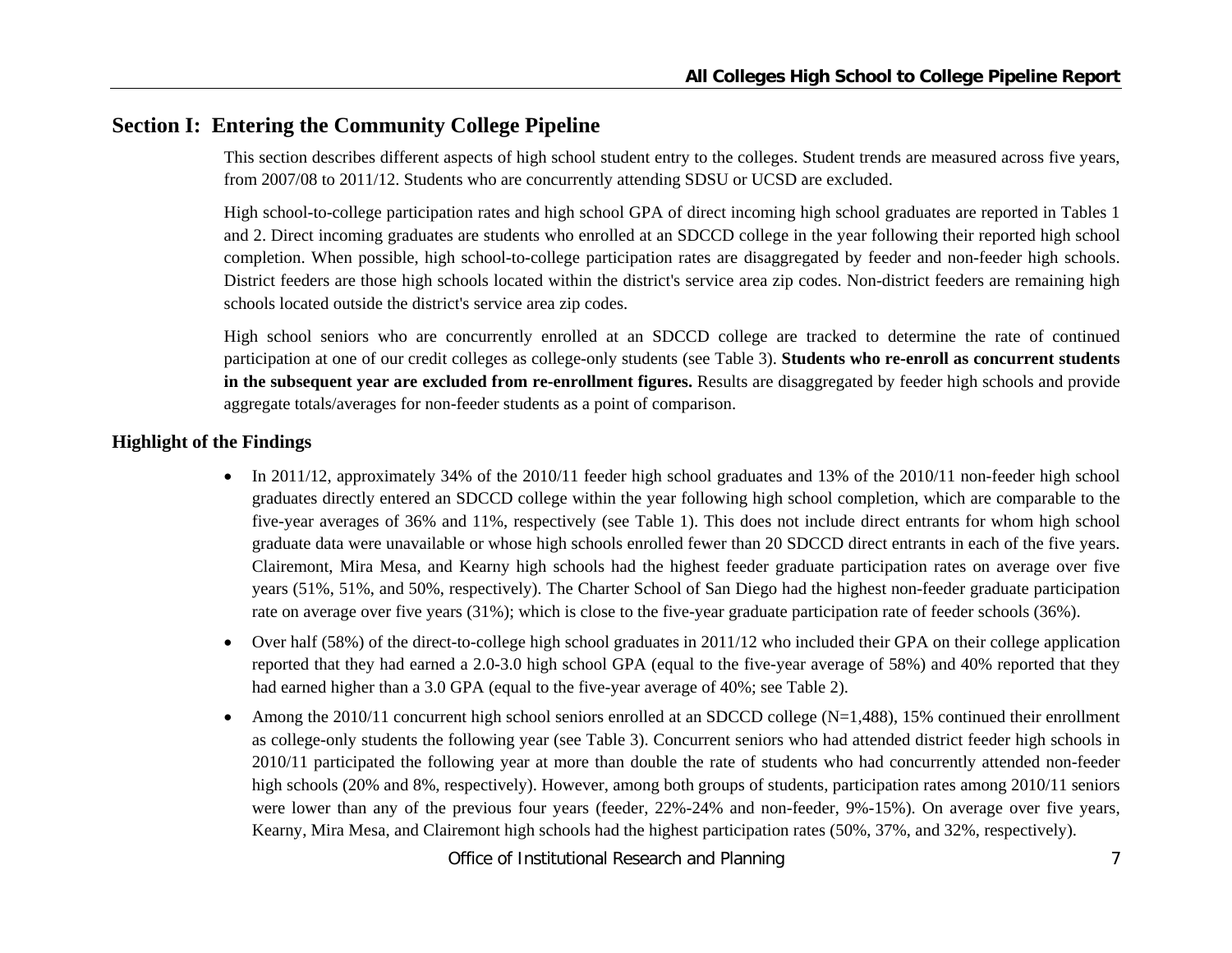### **Participation Rates of Direct to College High School Graduates**

|                     |                          |       |       |          |       |                |       |              |                |       |       |                 |      |       |                 |      | 06/07- |                  |                 |
|---------------------|--------------------------|-------|-------|----------|-------|----------------|-------|--------------|----------------|-------|-------|-----------------|------|-------|-----------------|------|--------|------------------|-----------------|
|                     |                          | 06/07 |       | 07/08    | 07/08 |                | 08/09 | 08/09        |                | 09/10 | 09/10 | 10/11           |      | 10/11 | 11/12           |      | 10/11  |                  | 07/08-11/12     |
|                     |                          | Grads |       | Entrants | Grads | Entrants       |       | Grads        | Entrants       |       | Grads | Entrants        |      | Grads | <b>Entrants</b> |      | Grads  |                  | <b>Entrants</b> |
|                     |                          | N     | N     | $\%$     | N     | N              | $\%$  | $\mathsf{N}$ | N              | $\%$  | N     | N               | $\%$ | N     | N               | $\%$ |        | % Change         | Avg %           |
|                     | Clairemont**             | 249   | 127   | 51%      | 232   | 116            | 50%   | 243          | 130            | 53%   | 250   | 134             | 54%  | 278   | 135             | 49%  | 12%    | $\overline{6\%}$ | 51%             |
|                     | Crawford*                | 217   | 77    | 35%      | 208   | 80             | 38%   | 220          | 74             | 34%   | 236   | 83              | 35%  | 193   | 60              | 31%  | $-11%$ | $-22%$           | 35%             |
|                     | Hoover*                  | 285   | 105   | 37%      | 273   | 92             | 34%   | 343          | 113            | 33%   | 322   | 134             | 42%  | 311   | 107             | 34%  | 9%     | 2%               | 36%             |
|                     | Kearny**                 | 264   | 135   | 51%      | 302   | 150            | 50%   | 292          | 155            | 53%   | 331   | 157             | 47%  | 318   | 149             | 47%  | 20%    | 10%              | 50%             |
|                     | La Jolla**               | 358   | 97    | 27%      | 358   | 80             | 22%   | 384          | 91             | 24%   | 338   | 75              | 22%  | 358   | 72              | 20%  | 0%     | $-26%$           | 23%             |
|                     | Lincoln*                 | 0     | IO.   |          | 200   | 71             | 36%   | 251          | 96             | 38%   | 354   | 116             | 33%  | 389   | 114             | 29%  |        | ---              | 33%             |
|                     | Madison**                | 239   | 105   | 44%      | 229   | 119            | 52%   | 199          | 80             | 40%   | 224   | 114             | 51%  | 247   | 109             | 44%  | 3%     | 4%               | 46%             |
| Feeder High Schools | Mark Twain**             | 44    | 31    | 70%      | 61    | 37             | 61%   | 207          | 41             | 20%   | 208   | 33              | 16%  | 186   | 31              | 17%  | 323%   | 0%               | 25%             |
|                     | Mira Mesa***             | 519   | 247   | 48%      | 505   | 257            | 51%   | 504          | 276            | 55%   | 598   | 341             | 57%  | 591   | 277             | 47%  | 14%    | 12%              | 51%             |
|                     | Mission Bay**            | 261   | 109   | 42%      | 287   | 101            | 35%   | 310          | 117            | 38%   | 267   | 112             | 42%  | 276   | 98              | 36%  | 6%     | $-10%$           | 38%             |
|                     | Morse*                   | 453   | 78    | 17%      | 446   | 62             | 14%   | 447          | 77             | 17%   | 442   | 90              | 20%  | 380   | 66              | 17%  | $-16%$ | $-15%$           | 17%             |
|                     | Point Loma**             | 309   | 138   | 45%      | 400   | 164            | 41%   | 369          | 154            | 42%   | 402   | 155             | 39%  | 424   | 164             | 39%  | 37%    | 19%              | 41%             |
|                     | San Diego High*          | 411   | 129   | 31%      | 386   | 150            | 39%   | 393          | 132            | 34%   | 452   | 182             | 40%  | 484   | 177             | 37%  | 18%    | 37%              | 36%             |
|                     | San Diego SCPA*          | 174   | 28    | 16%      | 161   | 31             | 19%   | 179          | 33             | 18%   | 169   | 45              | 27%  | 179   | 36              | 20%  | 3%     | 29%              | 20%             |
|                     | Scripps Ranch***         | 483   | 148   | 31%      | 479   | 159            | 33%   | 476          | 151            | 32%   | 494   | 169             | 34%  | 530   | 162             | 31%  | 10%    | 9%               | 32%             |
|                     | Serra***                 | 360   | 118   | 33%      | 395   | 132            | 33%   | 417          | 155            | 37%   | 397   | 122             | 31%  | 365   | 145             | 40%  | 1%     | 23%              | 35%             |
|                     | University City***       | 387   | 103   | 27%      | 418   | 123            | 29%   | 378          | 121            | 32%   | 401   | 132             | 33%  | 415   | 131             | 32%  | 7%     | 27%              | 31%             |
|                     | <b>Feeder Total</b>      | 5,013 | 1,775 | 35%      | 5,340 | 1,924          | 36%   | 5,612        | 1,996          | 36%   | 5,885 | 2,194           | 37%  | 5,924 | 2,033           | 34%  | 18%    | 15%              | 36%             |
|                     | Abraxas                  | 139   | 22    | 16%      | 151   | 29             | 19%   | 109          | 17             | 16%   | 147   | $\overline{25}$ | 17%  | 122   | $\overline{22}$ | 18%  | $-12%$ | 0%               | 17%             |
| <b>Schools</b>      | <b>Bonita Vista</b>      | 544   | 27    | 5%       | 531   | 31             | 6%    | 549          | 26             | 5%    | 536   | 45              | 8%   | 497   | 27              | 5%   | $-9%$  | 0%               | 6%              |
|                     | <b>Castle Park</b>       | 377   | 24    | 6%       | 395   | 23             | 6%    | 366          | 20             | 5%    | 352   | 79              | 22%  | 294   | 63              | 21%  | $-22%$ | 163%             | 12%             |
|                     | <b>Charter School SD</b> | 297   | 15    | 5%       | 339   | 147            | 43%   | 341          | 132            | 39%   | 436   | 128             | 29%  | 450   | 160             | 36%  | 52%    | 967%             | 31%             |
|                     | <b>Chula Vista</b>       | 519   | 44    | 8%       | 542   | 53             | 10%   | 574          | 70             | 12%   | 567   | 159             | 28%  | 510   | 98              | 19%  | $-2%$  | 123%             | 16%             |
|                     | Coronado                 | 247   | 50    | 20%      | 226   | 37             | 16%   | 254          | 54             | 21%   | 261   | 53              | 20%  | 277   | 49              | 18%  | 12%    | $-2%$            | 19%             |
| Non-Feeder High     | <b>Eastlake</b>          | 551   | 10    | 0%       | 628   | $\overline{2}$ | 0%    | 602          | $\overline{a}$ | 0%    | 555   | 9               | 2%   | 502   | 25              | 5%   | $-9%$  | ---              | 1%              |
|                     | <b>Granite Hills</b>     | 546   | 19    | 3%       | 571   | 11             | 2%    | 559          | 13             | 2%    | 532   | 18              | 3%   | 552   | 20              | 4%   | 1%     | 5%               | 3%              |
|                     | Grossmont                | 467   | 20    | 4%       | 465   | 16             | 3%    | 451          | 19             | 4%    | 518   | 32              | 6%   | 470   | 16              | 3%   | 1%     | $-20%$           | 4%              |
|                     | <b>Helix</b>             | 460   | 38    | 8%       | 440   | 25             | 6%    | 458          | 37             | 8%    | 436   | 31              | 7%   | 466   | 34              | 7%   | 1%     | $-11%$           | 7%              |

Table 1. Headcount and participation rates of high school graduates who directly enroll at an SDCCD credit college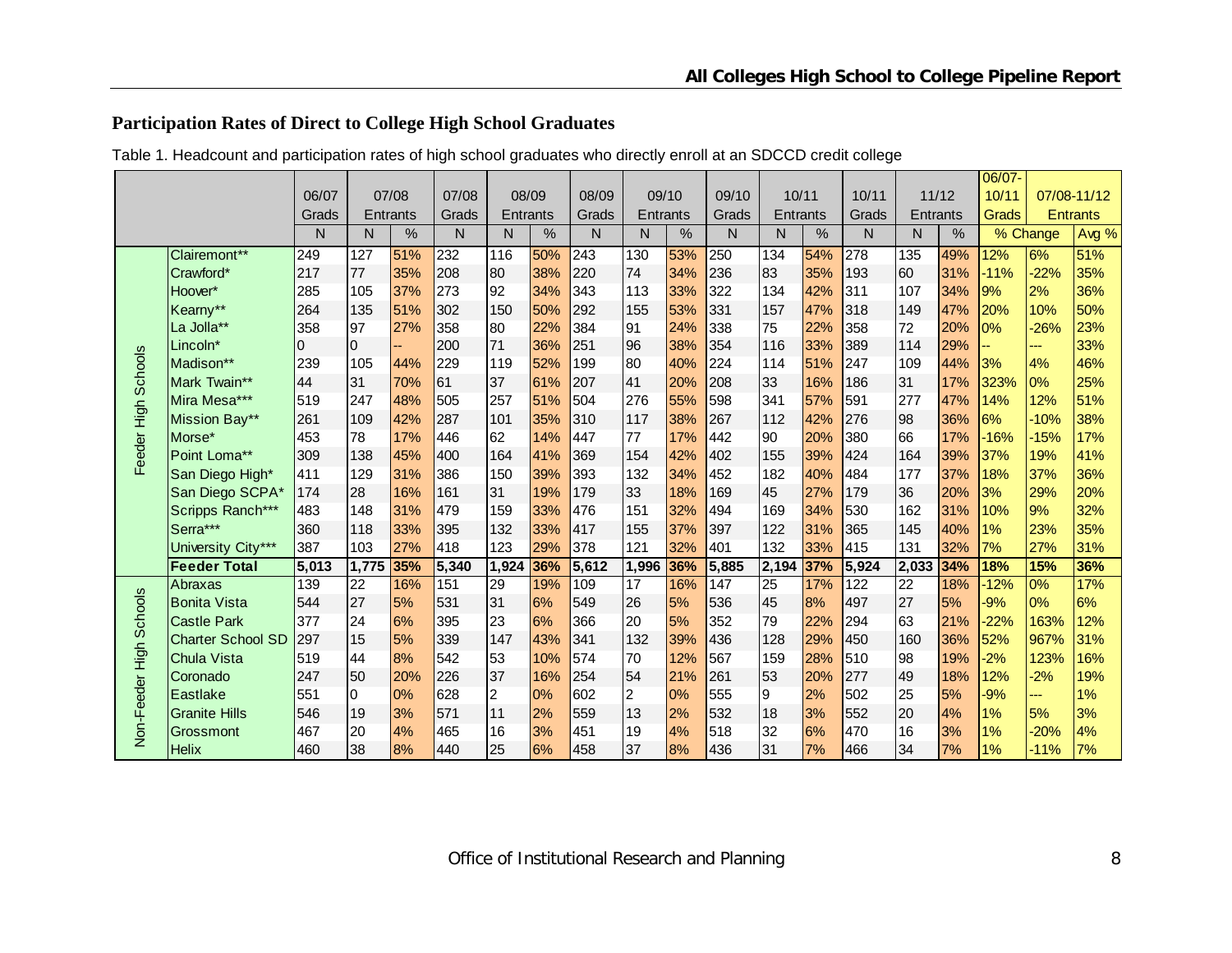Table 1 continued,

|                      |                              | 06/07                         |                | 07/08    | 07/08          |                 | 08/09         | 08/09  |                | 09/10 | 09/10  | 10/11           |     | 10/11  | 11/12           |     | 06/07-<br>10/11 |          | 07/08-11/12     |
|----------------------|------------------------------|-------------------------------|----------------|----------|----------------|-----------------|---------------|--------|----------------|-------|--------|-----------------|-----|--------|-----------------|-----|-----------------|----------|-----------------|
|                      |                              | Grads                         |                | Entrants | Grads          | <b>Entrants</b> |               | Grads  | Entrants       |       | Grads  | Entrants        |     | Grads  | <b>Entrants</b> |     | Grads           |          | <b>Entrants</b> |
|                      |                              | N                             | N              | $\%$     | N              | N               | $\frac{0}{0}$ | N      | N              | %     | N      | N               | %   | N      | N               | %   |                 | % Change | Avg %           |
|                      |                              |                               |                |          |                |                 |               |        |                |       |        |                 |     |        |                 |     |                 |          |                 |
|                      | Hilltop                      | 462                           | 28             | 6%       | 477            | 24              | 5%            | 471    | 26             | 6%    | 546    | 64              | 12% | 467    | 50              | 11% | 1%              | 79%      | 8%              |
|                      | Mar Vista                    | 430                           | 38             | 9%       | 474            | 54              | 11%           | 506    | 37             | 7%    | 399    | 93              | 23% | 310    | 80              | 26% | $-28%$          | 111%     | 14%             |
|                      | Montgomery                   | 405                           | 25             | 6%       | 431            | 16              | 4%            | 410    | 28             | 7%    | 366    | 67              | 18% | 309    | 42              | 14% | $-24%$          | 68%      | 9%              |
|                      | <b>Mount Miguel</b>          | 307                           | 20             | 7%       | 319            | 13              | 4%            | 296    | 19             | 6%    | 365    | 32              | 9%  | 340    | 19              | 6%  | 11%             | $-5%$    | 6%              |
| cont.                | Mt. Carmel                   | 537                           | 159            | 30%      | 495            | 136             | 27%           | 527    | 145            | 28%   | 564    | 148             | 26% | 544    | 129             | 24% | 1%              | $-19%$   | 27%             |
|                      | Olympian                     |                               | 10             |          | $\overline{2}$ | 10              | 0%            | 188    | IO.            | 0%    | 262    | 3               | 1%  | 327    | 33              | 10% |                 | ---      | 5%              |
| <b>Schools</b>       | <b>Otay Ranch</b>            | 616                           | $\overline{0}$ | 0%       | 741            | 0               | 0%            | 598    | $\overline{0}$ | 0%    | 615    | 20              | 3%  | 604    | 55              | 9%  | $-2%$           | ---      | 2%              |
|                      | <b>Patrick Henry</b>         | 444                           | 73             | 16%      | 447            | 60              | 13%           | 447    | 69             | 15%   | 471    | 75              | 16% | 502    | 71              | 14% | 13%             | $-3%$    | 15%             |
|                      | Poway                        | 666                           | 101            | 15%      | 700            | 101             | 14%           | 597    | 81             | 14%   | 633    | 103             | 16% | 672    | 115             | 17% | 1%              | 14%      | 15%             |
|                      | Ramona                       | 365                           | 16             | 4%       | 389            | 21              | 5%            | 414    | 17             | 4%    | 398    | 16              | 4%  | 386    | 27              | 7%  | 6%              | 69%      | 5%              |
| Non-Feeder High      | Rancho Bernardo              | 646                           | 91             | 14%      | 686            | 95              | 14%           | 643    | 89             | 14%   | 665    | 115             | 17% | 679    | 88              | 13% | 5%              | $-3%$    | 14%             |
|                      | San Ysidro                   | 427                           | l0             | 0%       | 464            | 9               | 2%            | 495    | 28             | 6%    | 399    | 74              | 19% | 407    | 48              | 12% | $-5%$           | ---      | 7%              |
|                      | Southwest                    | 383                           | 19             | 5%       | 429            | 36              | 8%            | 395    | 28             | 7%    | 347    | 64              | 18% | 337    | 56              | 17% | $-12%$          | 195%     | 11%             |
|                      | Sweetwater                   | 560                           | 73             | 13%      | 598            | 61              | 10%           | 626    | 74             | 12%   | 543    | 132             | 24% | 489    | 107             | 22% | $-13%$          | 47%      | 16%             |
|                      | <b>Torrey Pines</b>          | 882                           | 36             | 4%       | 620            | 35              | 6%            | 647    | 29             | 4%    | 610    | 32              | 5%  | 647    | 15              | 2%  | $-27%$          | -58%     | 4%              |
|                      | <b>West Hills</b>            | 505                           | 23             | 5%       | 488            | 19              | 4%            | 475    | 13             | 3%    | 485    | 21              | 4%  | 467    | 14              | 3%  | $-8%$           | $-39%$   | 4%              |
|                      | Westview                     | 534                           | 109            | 20%      | 533            | 105             | 20%           | 576    | 120            | 21%   | 592    | 124             | 21% | 577    | 118             | 20% | 8%              | 8%       | 20%             |
|                      | <b>Non-Feeder Total</b>      | 12,316                        | 1,070          | 9%       | 12,581         | 1,159 9%        |               | 12,574 | 1,193          | 9%    | 12,600 | 1,762           | 14% | 12,204 | 1,581           | 13% | $-1%$           | 48%      | 11%             |
|                      | <b>Foreign School</b>        | ---                           | 89             | ---      | ---            | 85              | ---           | ---    | 101            | ---   | ---    | $\overline{97}$ | --- | ---    | 100             | --- | ---             | 12%      | $---$           |
| High                 | $rac{8}{10}$<br><b>Other</b> | $---$                         | 833            | ---      | ---            | 791             | ---           | $---$  | 793            | ---   | ---    | 975             | --- | ---    | 886             | --- | ---             | 6%       | ---             |
|                      | ဥ<br>Out of State            | $\hspace{1.5cm} \textbf{---}$ | 245            | ---      | $---$          | 241             | ---           | $---$  | 225            | $---$ | ---    | 188             | --- | ---    | 181             | --- | ---             | $-26%$   | ---             |
| Other Non-<br>Feeder | San Diego County<br>ഗ        | ---                           | 154            | ---      | ---            | 141             | ---           | $---$  | 154            | ---   | ---    | 147             | --- | ---    | 79              | --- | ---             | $-49%$   | ---             |
|                      | <b>Other Total</b>           | ---                           | 1,321          | ---      | ---            | 1,258           | ---           | ---    | 1,273          | ---   | ---    | 1,407           | --- | ---    | 1,246           | --- | ---             | $-6%$    | ---             |
| <b>Total</b>         |                              | ---                           | 4.166          |          | ---            | 4.341           | ---           |        | 4.462          | ---   |        | 5.363           |     |        | 4.860           | --- |                 | 17%      |                 |

<mark>TotaI | 4,166 | -- | 4,341 | -- | 4,462 | -- | -- |5,363 | -- | -- |4,860 | --- | --<br>Source: High School Data - California Department of Education (CDE) and Entrant Data </mark>

*Note 1. Students are unduplicated within each year.*

*Note 2. SDSU, UCSD, tutoring, and cancelled classes are excluded from student enrollments. Students with no/unreported high school are excluded.*

*Note 3. Schools with fewer than 20 SDCCD Direct Entrants enrolled in each of the five years, private schools, and schools with no/unreported/invalid CDE data, such as Garfield\*, are indicated as 'Other'.*

*\*City College Feeder School \*\*Mesa College Feeder School \*\*\*Miramar College Feeder School*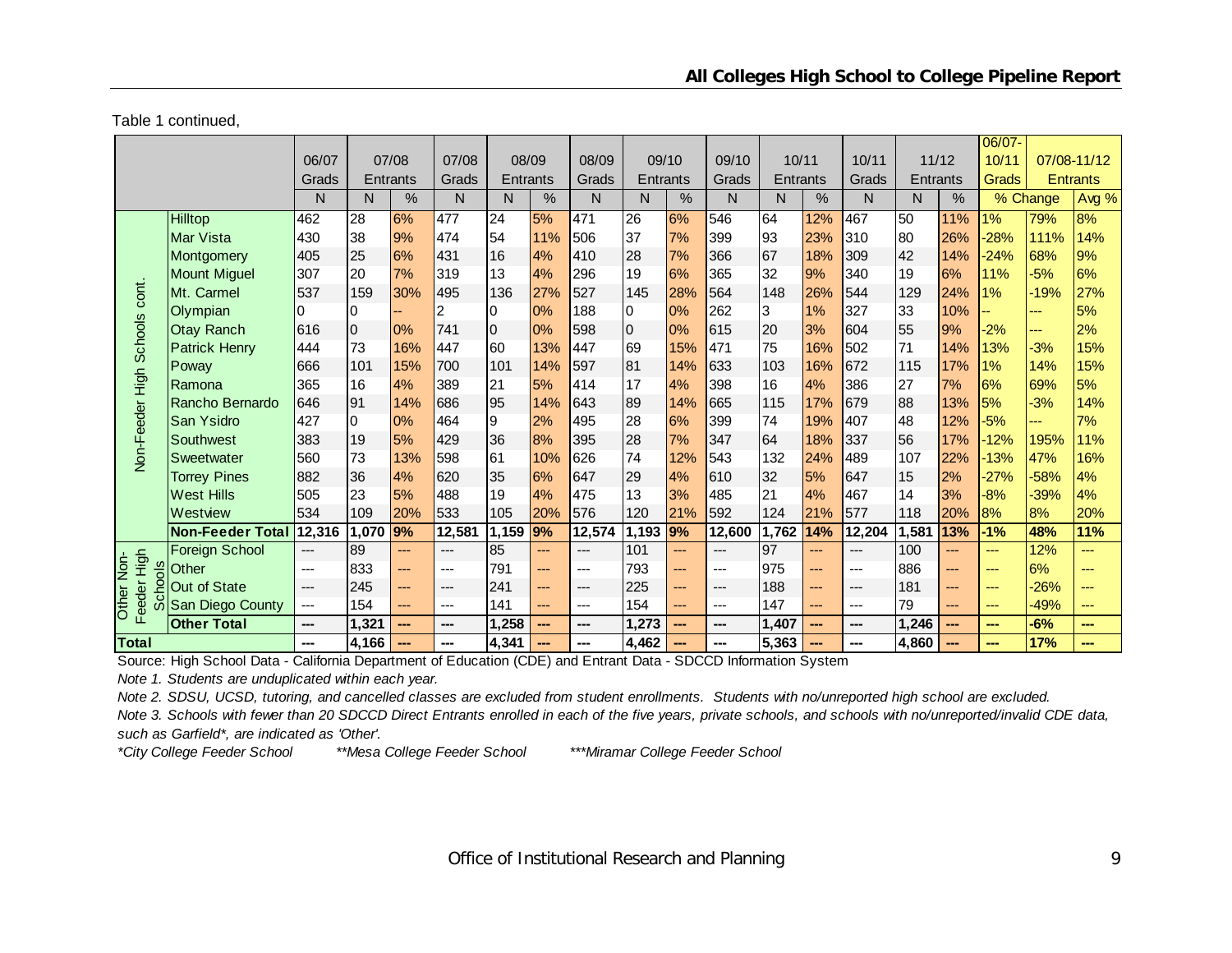#### **High School GPA of Direct to College High School Graduates**

|                                         | 07/08    | 08/09    | 09/10    | 10/11    | 11/12    | <b>Five-Year</b> | 07/08-11/12 |
|-----------------------------------------|----------|----------|----------|----------|----------|------------------|-------------|
|                                         | Entrants | Entrants | Entrants | Entrants | Entrants | Avg/Total        | % Change    |
| $0.0 - 1.5$                             | $0\%$    | $0\%$    | $0\%$    | $0\%$    | $0\%$    | $0\%$            | 100%        |
| $1.6 - 1.9$                             | 1%       | 1%       | 1%       | 1%       | 1%       | 1%               | 17%         |
| $2.0 - 2.5$                             | 26%      | 24%      | 24%      | 21%      | 22%      | 23%              | 1%          |
| $2.6 - 3.0$                             | 34%      | 35%      | 34%      | 34%      | 36%      | 35%              | 29%         |
| $3.1 - 3.5$                             | 27%      | 27%      | 27%      | 29%      | 28%      | 27%              | 26%         |
| <b>Over 3.5</b>                         | 12%      | 13%      | 14%      | 15%      | 12%      | 13%              | 14%         |
| Total                                   | 100%     | 100%     | 100%     | 100%     | 100%     | 100%             | 19%         |
| Total N of GPA-Reporting Students 3,683 |          | 3,782    | 3,960    | 4,774    | 4,384    | 20,583           | 19%         |
|                                         |          |          |          |          |          |                  |             |
| <b>Total N of All Students</b>          | 4,166    | 4,341    | 4,462    | 5,363    | 4,860    | 23,192           | 17%         |

Table 2. High School GPA of high school graduates who directly enroll at an SDCCD credit college

Source: SDCCD Information System

*Note. High School GPA is self-reported on students' college applications. On average, across five years 11% of students did not report their GPA.*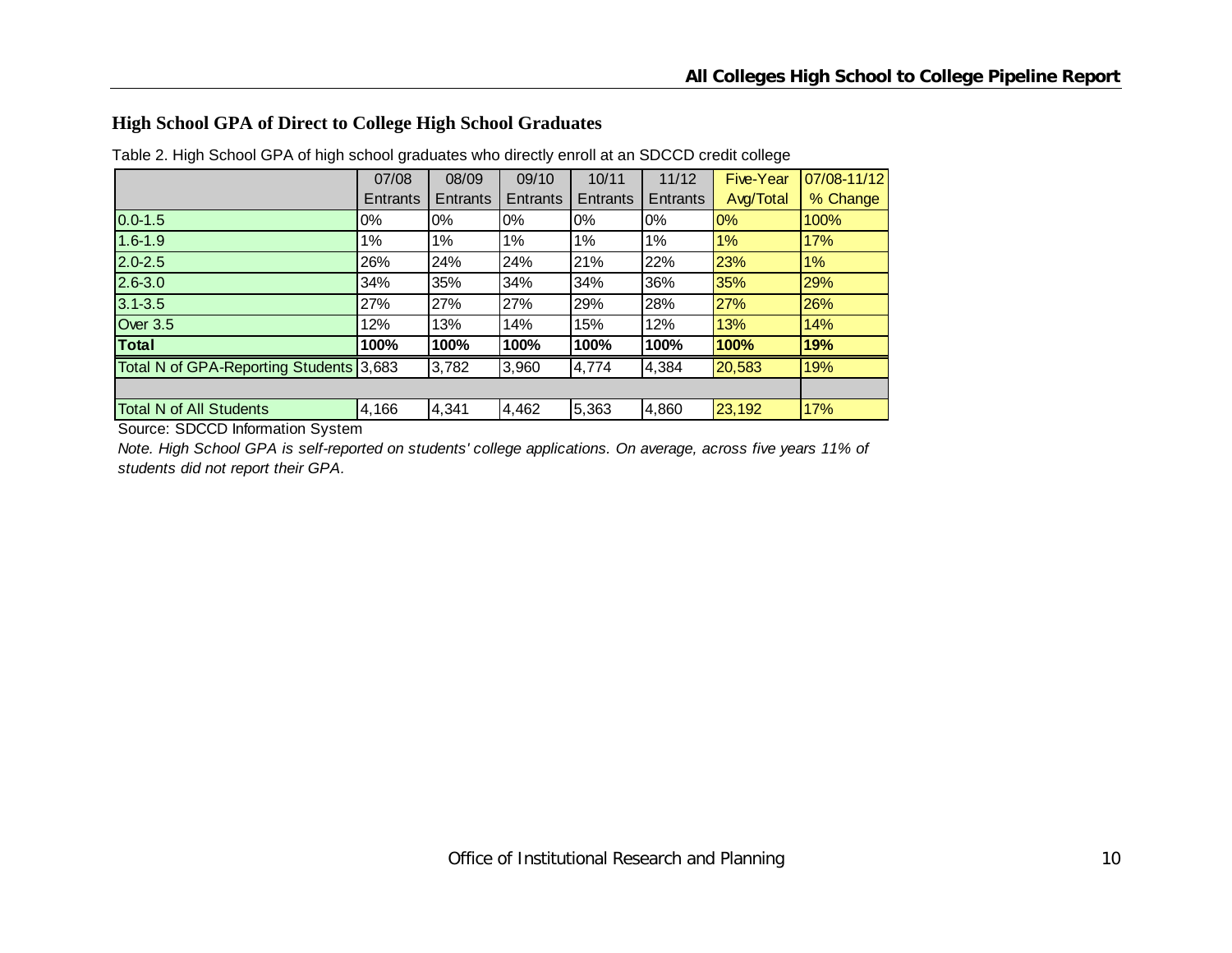#### **Participation Rates of Concurrent Students**

|                     |                |     |                  |                |                |           |          |                |                  |                |                |           |                |     |           | 06/07-         |          |                  |
|---------------------|----------------|-----|------------------|----------------|----------------|-----------|----------|----------------|------------------|----------------|----------------|-----------|----------------|-----|-----------|----------------|----------|------------------|
|                     | 06/07          |     |                  | 07/08          |                |           | 08/09    |                |                  | 09/10          |                |           | 10/11          |     |           | 10/11          |          |                  |
|                     | <b>Seniors</b> |     | 07/08            | <b>Seniors</b> |                | 08/09     | Seniors  |                | 09/10            | <b>Seniors</b> |                | 10/11     | <b>Seniors</b> |     | 11/12     | <b>Seniors</b> |          | 07/08-11/12      |
|                     | (Concur)       |     | <b>Re-Enroll</b> | (Concur)       |                | Re-Enroll | (Concur) |                | <b>Re-Enroll</b> | (Concur)       |                | Re-Enroll | (Concur)       |     | Re-Enroll | (Concur)       |          | <b>Re-Enroll</b> |
|                     | N              | N   | $\%$             | N              | N              | $\%$      | N        | N              | %                | N              | N              | %         | N              | N   | $\%$      |                | % Change | Avg %            |
| Clairemont**        | 99             | 32  | 32%              | 68             | 21             | 31%       | 80       | 29             | 36%              | 80             | 30             | 38%       | 49             | 9   | 18%       | $-51%$         | $-72%$   | 32%              |
| Crawford*           | 10             | I0  | 0%               | 12             | 3              | 25%       | 6        |                | 17%              | 9              | $\overline{2}$ | 22%       | 13             |     | 33%       | 70%            | ---      | 18%              |
| Garfield*           | 117            | 30  | 26%              | 148            | 32             | 22%       | 137      | 14             | 10%              | 78             | 21             | 27%       | 52             | 15  | 29%       | 56%            | $-50%$   | 21%              |
| Hoover*             | 25             | 5   | 20%              |                | 0              | 0%        |          |                | 14%              | 11             | 5              | 45%       |                | 10  | 0%        | $-100%$        | $-100%$  | 22%              |
| Kearny**            | 168            | 162 | 37%              | 164            | 79             | 48%       | 146      | 75             | 51%              | 99             | 53             | 54%       | 89             | 61  | 69%       | $-47%$         | $-2%$    | 50%              |
| La Jolla**          | 155            | 15  | 10%              | 165            | 7              | 4%        | 140      | 12             | 9%               | 141            | 15             | 11%       | 110            | 5   | 5%        | $-29%$         | $-67%$   | 8%               |
| Lincoln*            |                | 10  | 10%              | 2              | l0             | 0%        | 8        | 3              | 38%              | 9              | 2              | 22%       | 2              | 0   | 0%        | ---            | ---      | 24%              |
| Madison**           | 52             | 15  | 29%              | 76             | 17             | 22%       | 50       | 11             | 22%              | 58             | 15             | 26%       | 27             | 9   | 33%       | $-48%$         | $-40%$   | 25%              |
| Mark Twain**        | 72             | 16  | 22%              | 53             | 14             | 26%       | 56       | l 10           | 18%              | 30             | 6              | 20%       | 79             | 14  | 18%       | 10%            | $-13%$   | 21%              |
| Mira Mesa***        | 134            | 55  | 41%              | 90             | 35             | 39%       | 88       | 38             | 43%              | 101            | 31             | 31%       | 55             | 14  | 25%       | -59%           | $-75%$   | 37%              |
| Mission Bay**       | 24             | 16  | 25%              | 22             | 5              | 23%       | 20       | 3              | 15%              |                | $\overline{2}$ | 29%       |                |     | 100%      | -96%           | $-83%$   | 23%              |
| Morse*              | 104            | 8   | 8%               | 53             |                | 2%        | 74       | 5              | 7%               | 59             | 6              | 10%       | 41             | 3   | 7%        | $-61%$         | $-63%$   | 7%               |
| Point Loma**        | 94             | 16  | 17%              | 187            | 32             | 17%       | 163      | 38             | 23%              | 115            | 25             | 22%       | 146            | 22  | 15%       | 55%            | 38%      | 19%              |
| San Diego High*     | 58             | 14  | 24%              | 81             | 34             | 42%       | 119      | 27             | 23%              | 64             | 13             | 20%       | 32             | 2   | 6%        | $-45%$         | $-86%$   | 25%              |
| San Diego SCPA*     | 30             | 3   | 10%              | 9              | $\overline{2}$ | 22%       | 9        | $\overline{2}$ | 22%              | 3              |                | 33%       | 2              | 10  | 0%        | $-93%$         | $-100%$  | 15%              |
| Scripps Ranch***    | 141            | 13  | 9%               | 139            | 11             | 8%        | 124      | 15             | 12%              | 102            | 19             | 19%       | 128            | 6   | 5%        | $-9%$          | $-54%$   | 10%              |
| Serra***            | 70             | 17  | 24%              | 90             | 23             | 26%       | 99       | 32             | 32%              | 90             | 13             | 14%       | 70             | 17  | 24%       | 0%             | 0%       | 24%              |
| University City***  | 47             | 3   | 6%               | 59             | 8              | 14%       | 61       | 16             | 10%              | 68             | 9              | 13%       | 62             | 8   | 13%       | 32%            | 167%     | 11%              |
| <b>Feeder Total</b> | 1,400          | 310 | 22%              | 1,425          | 324            | 23%       | 1,387    | 322            | 23%              | 1,124          | 268            | 24%       | 948            | 187 | 20%       | $-32%$         | $-40%$   | 22%              |
| lNon-Feeder Total   | 340            | 50  | 15%              | 669            | 70             | 10%       | 694      | 62             | 9%               | 601            | 70             | 12%       | 540            | 42  | 8%        | 59%            | $-16%$   | 10%              |
| <b>Grand Total</b>  | 1,740          | 360 | 21%              | 2,094          | 394            | 19%       | 2,081    | 384            | 18%              | 1,725          | 338            | 20%       | 1,488          | 229 | 15%       | $-14%$         | $-36%$   | 19%              |

Table 3. Percentage of concurrent seniors who re-enroll the subsequent year as college-only students

Source: SDCCD Information System

*Note 1. The concurrent student cohort comprises self-reported seniors. Re-enrollment counts exclude students who continue as concurrent students.* 

*Note 2. Students are unduplicated within each year. SDSU, UCSD, tutoring, and cancelled classes are excluded from student enrollments.* 

*\*City College Feeder School \*\*Mesa College Feeder School \*\*\*Miramar College Feeder School*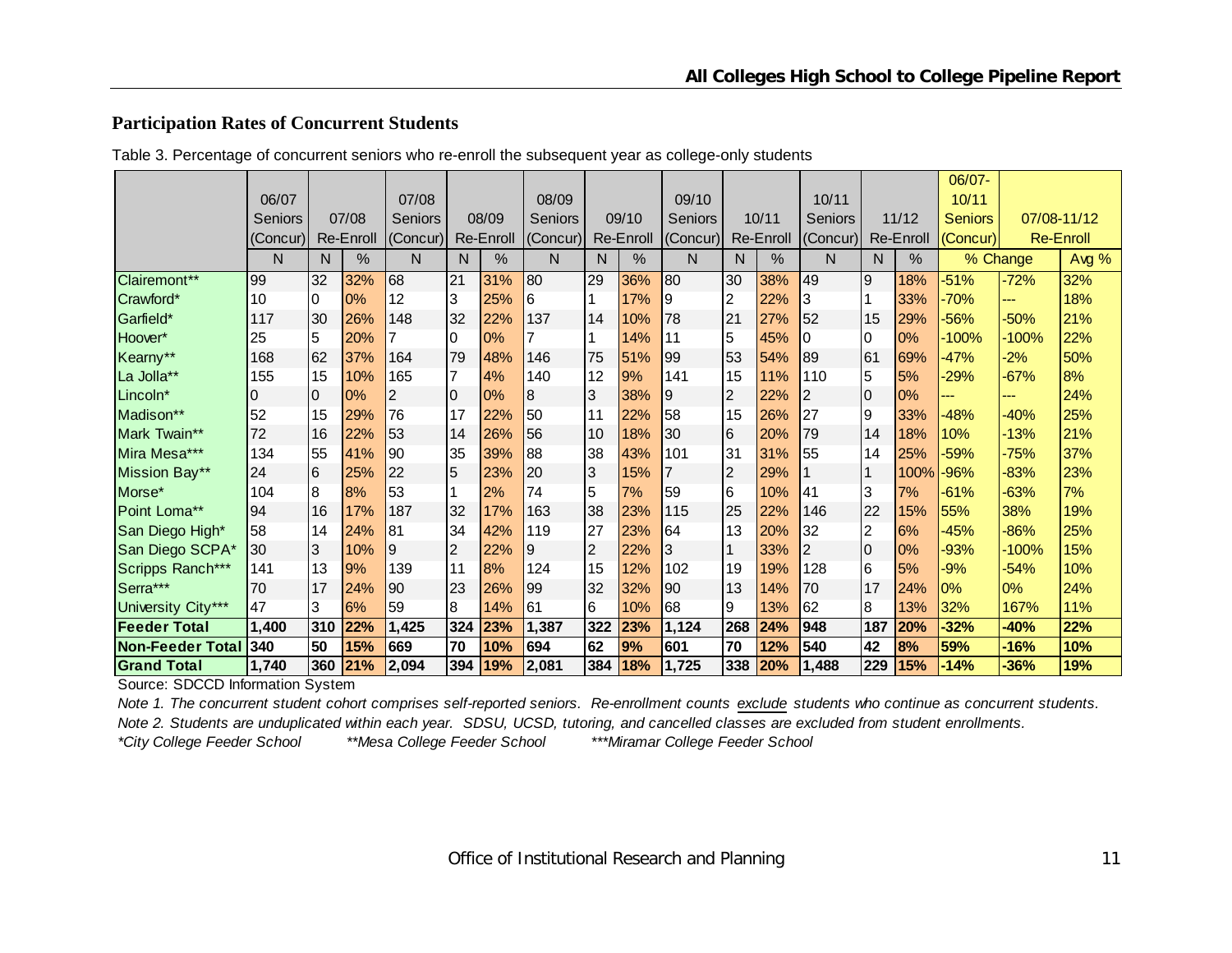## **Section II: Student Characteristics and Enrollments**

This section describes different student characteristics and enrollment patterns among first-time to college high school graduates. Unless otherwise noted, student trends are measured over five years, from 2007/08 to 2011/12.

Headcount, gender, ethnicity, first generation to college, and student educational goals of the **first-time to college high school graduates** are measured (see Table 4). Note that the count of students is an unduplicated headcount. The number of units attempted (in rows) by the number of units earned (in columns) across five years are displayed among first-time to college high school graduates in Table 5. The longitudinal annual persistence of the Fall 2006 to Fall 2010 cohorts of first-time to college high school graduates are displayed in Table 6.

#### **Highlight of the Findings**

- Thirty-one percent of the 2011/12 first-time to college high school graduates reported that they were the first generation of college-going students in their family (see Table 4). This is comparable to the five-year average of 30%.
- In terms of ethnic composition, in 2011/12, first-time to college high school graduates were 47% Latino, 24% White, 9% Asian/Pacific Islander, 7% African American, 7% Other ethnicity, 5% Filipino, and less than 1% were American Indian (see Table 4). The proportion of Latino students in 2011/12 (47%) is higher than the five-year average (38%), and the percentage of White students in 2011/12 (24%) is lower than the five-year average (29%).
- $\bullet$  In 2011/12, half of the first-time to college high school graduates cited transfer, either with or without their AA/AS, as their educational goal (50%; comparable to the five-year average of 49%; see Table 4).
- $\bullet$  In 2011/12, 75% of the first-time to college high school graduates who enrolled in 0.1-2.9 units completed the total number of units (comparable to the five-year average of 78%), while fewer than half (47%) of the students who enrolled in 9.0-11.9 units completed the total number of units (higher than the five-year average of 42%; see Table 5).
- 0 Among the Fall 2010 first-time to college high school graduates, approximately 3 in 4 students on average (79%) persisted to the next spring term and over half (57%) annually persisted to a second fall term, which is higher than the five-year average term-to-term (75%) and annual (55%) persistence of first-time to college graduates (see Table 6).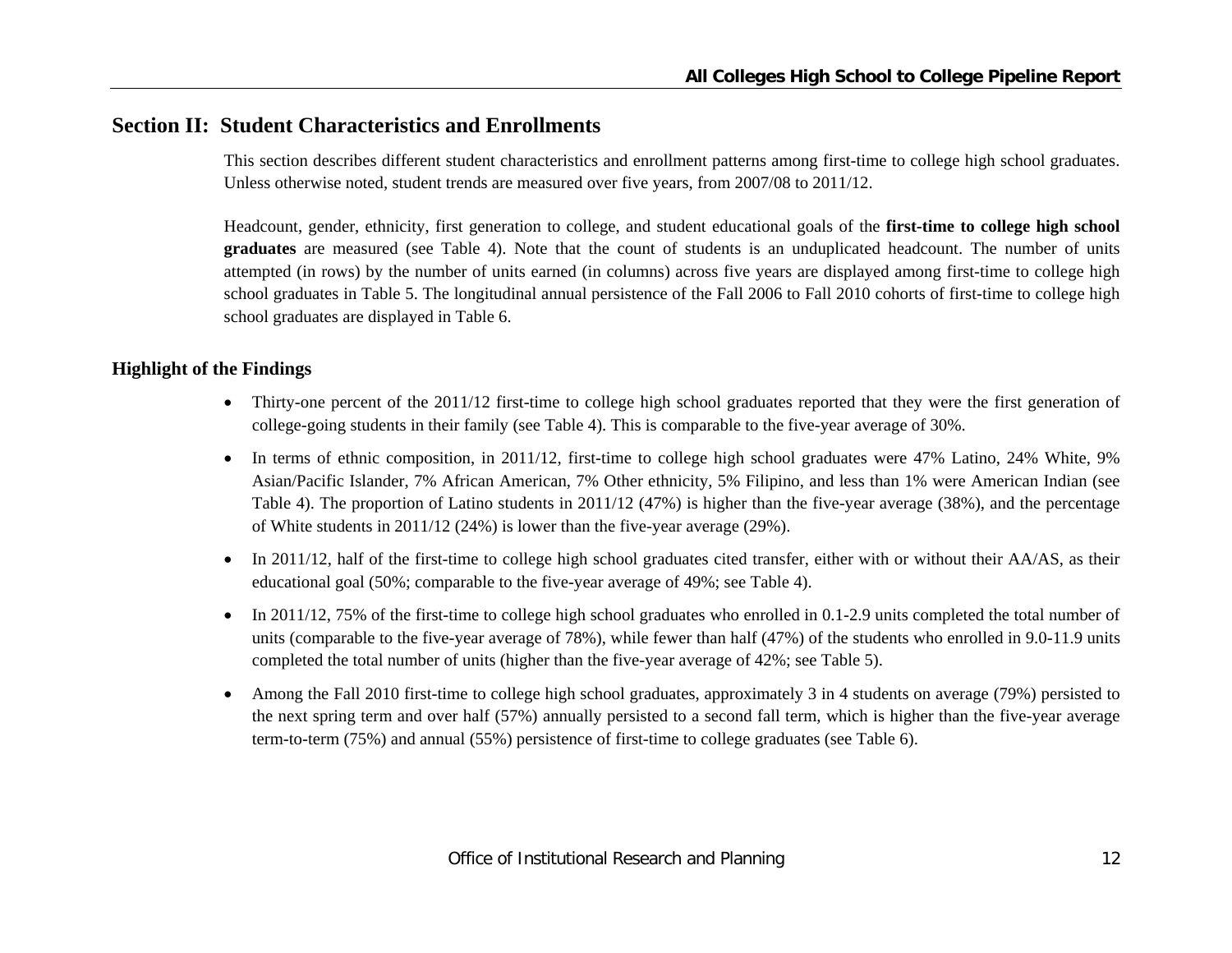#### **Student Profile**

Table 4. Headcount, gender, ethnicity, first generation to college, and educational goal

|                                        |         |                   |                         |         |         | Total/               | 07/08-11/12 |
|----------------------------------------|---------|-------------------|-------------------------|---------|---------|----------------------|-------------|
|                                        | 2007/08 | 2008/09           | 2009/10                 | 2010/11 | 2011/12 | <b>Five-Year Avg</b> | % Change    |
| <b>Total N of Students</b>             | 4,345   | 4,279             | 4,237                   | 5,114   | 4,836   | 22,811               | 11%         |
|                                        |         |                   | Gender                  |         |         |                      |             |
| Female                                 | 46%     | 47%               | 47%                     | 47%     | 47%     | 47%                  | 14%         |
| <b>Male</b>                            | 54%     | 53%               | 53%                     | 53%     | 53%     | 53%                  | 9%          |
| <b>Unreported</b>                      | 0%      | 0%                | $\overline{0\%}$        | 0%      | 0%      | 0%                   | $-100%$     |
|                                        |         |                   | Ethnicity               |         |         |                      |             |
| African American                       | 10%     | 10%               | 10%                     | 8%      | 7%      | 9%                   | $-18%$      |
| American Indian                        | $1\%$   | $1\%$             | 0%                      | $0\%$   | 0%      | 1%                   | $-71%$      |
| Asian/Pacific Islander                 | 10%     | 10%               | 10%                     | 9%      | 9%      | 10%                  | $0\%$       |
| Filipino                               | 6%      | 6%                | 6%                      | 5%      | 5%      | 5%                   | $-3%$       |
| Latino                                 | 31%     | $\overline{31\%}$ | 36%                     | 45%     | 47%     | 38%                  | 67%         |
| White                                  | 33%     | 34%               | 29%                     | 25%     | 24%     | 29%                  | $-20%$      |
| Other                                  | 3%      | 3%                | 5%                      | 6%      | 7%      | 5%                   | 128%        |
| Unreported                             | 6%      | 6%                | 5%                      | 1%      | 1%      | 3%                   | $-80%$      |
|                                        |         |                   | <b>First Generation</b> |         |         |                      |             |
| <b>First Generation</b>                | 29%     | 28%               | 30%                     | 31%     | 31%     | 30%                  | 20%         |
| <b>Not First Generation</b>            | 71%     | 72%               | 70%                     | 69%     | 69%     | 70%                  | 8%          |
| <b>Unreported</b>                      | 0%      | 0%                | $0\%$                   | 0%      | 0%      | 0%                   | ---         |
|                                        |         |                   | <b>Educational Goal</b> |         |         |                      |             |
| 4 Yr College Student                   | 10%     | 12%               | 11%                     | 11%     | 12%     | 11%                  | 36%         |
| <b>AA/AS w/out Transfer</b>            | 4%      | 4%                | 5%                      | 5%      | 5%      | 5%                   | 51%         |
| <b>BA/BS after Completing AA/AS</b>    | 40%     | 39%               | 41%                     | 42%     | 43%     | 41%                  | 20%         |
| <b>BA/BS w/out Completing AA/AS</b>    | 8%      | 8%                | 7%                      | 8%      | 7%      | 8%                   | 0%          |
| <b>Basic Skills Improvement</b>        | 1%      | 0%                | $1\%$                   | $1\%$   | $1\%$   | 1%                   | 64%         |
| Certificate/License Maintenance        | 1%      | 1%                | 1%                      | 2%      | 1%      | 2%                   | $-3%$       |
| <b>Current Job/Career Advancement</b>  | 1%      | 1%                | 1%                      | 0%      | 0%      | 1%                   | $-53%$      |
| <b>Educational Development</b>         | 1%      | 1%                | $1\%$                   | $1\%$   | 1%      | 1%                   | 9%          |
| HS Diploma/GED Certificate             | 1%      | 1%                | 1%                      | $0\%$   | 0%      | 1%                   | $-26%$      |
| <b>New Career Preparation</b>          | 10%     | 9%                | 9%                      | 9%      | 9%      | 9%                   | $-3%$       |
| <b>Non-Credit to Credit Transition</b> | 0%      | 0%                | 0%                      | 0%      | 0%      | 0%                   | $-17%$      |
| Voc Cert/Degree w/out Transfer         | 2%      | $1\%$             | $1\%$                   | 1%      | 1%      | 1%                   | $-16%$      |
| <b>Undecided</b>                       | 21%     | 22%               | 20%                     | 18%     | 18%     | 20%                  | $-5%$       |
| Unreported                             | $0\%$   | 0%                | $\overline{0\%}$        | $0\%$   | $0\%$   | 0%                   | $-86%$      |

Source: SDCCD Information System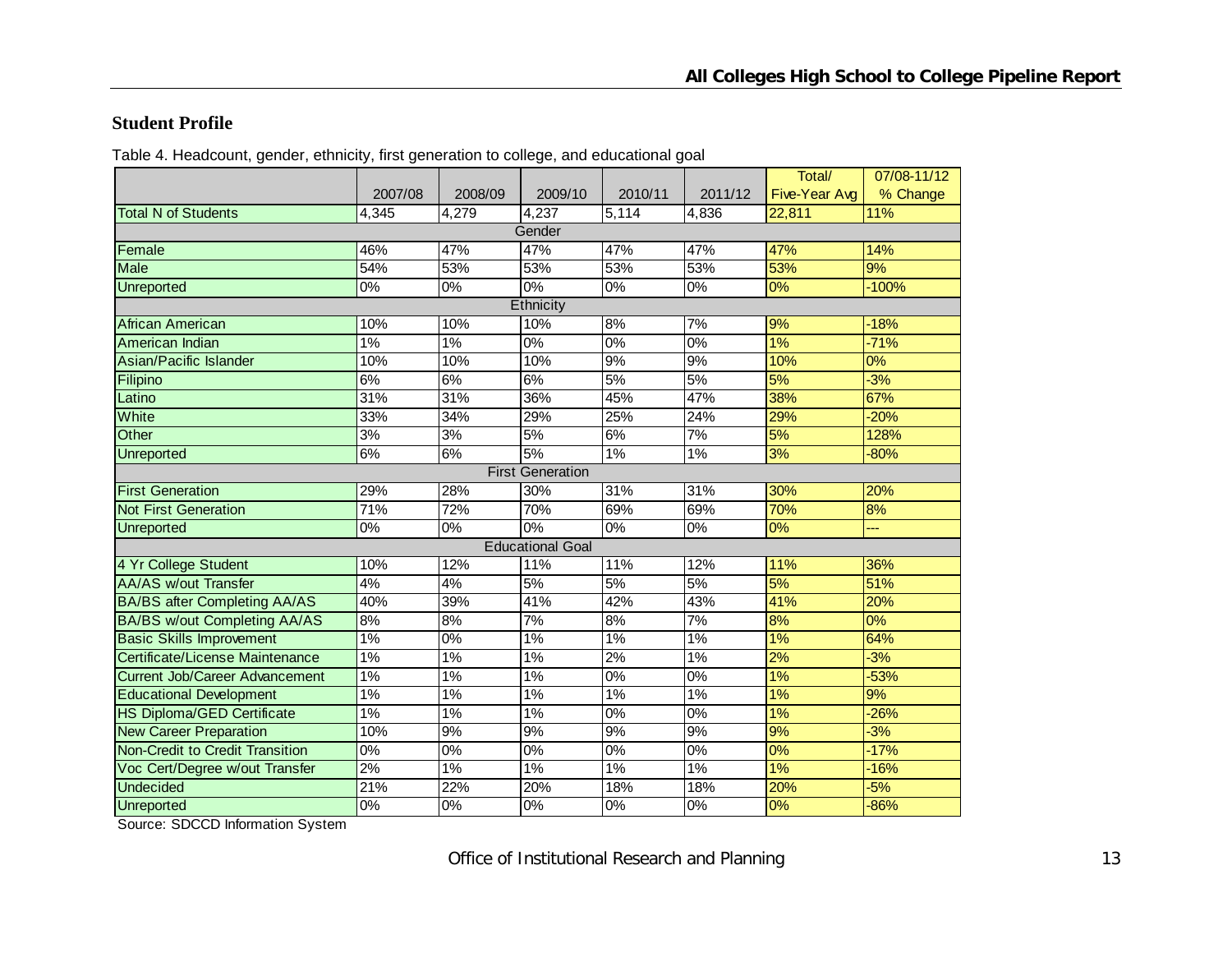## **Units Attempted/Earned**

Table 5. Units attempted by units earned

|                        |                   |                          |         | <b>Units Earned</b> |              |              |              |              |
|------------------------|-------------------|--------------------------|---------|---------------------|--------------|--------------|--------------|--------------|
|                        |                   |                          |         | $0.1 - 2.9$         | $3.0 - 5.9$  | $6.0 - 8.9$  | $9.0 - 11.9$ | $12.0 +$     |
|                        |                   |                          | 0 Units | <b>Units</b>        | <b>Units</b> | <b>Units</b> | <b>Units</b> | <b>Units</b> |
|                        |                   | 0.1 - 2.9 Units          | 19%     | 81%                 |              |              |              |              |
|                        |                   | 3.0 - 5.9 Units          | 34%     | 2%                  | 64%          |              |              |              |
|                        | 2007/08           | 6.0 - 8.9 Units          | 29%     | 2%                  | 20%          | 49%          |              |              |
|                        |                   | 9.0 - 11.9 Units         | 21%     | 2%                  | 18%          | 24%          | 36%          |              |
|                        |                   | $12.0 +$ Units           | 11%     | 1%                  | 8%           | 13%          | 19%          | 48%          |
|                        |                   | 0.1 - 2.9 Units          | 19%     | 81%                 |              |              |              |              |
|                        |                   | 3.0 - 5.9 Units          | 36%     | 3%                  | 61%          |              |              |              |
|                        | 2008/09           | 6.0 - 8.9 Units          | 29%     | 2%                  | 21%          | 48%          |              |              |
|                        |                   | 9.0 - 11.9 Units         | 18%     | 2%                  | 18%          | 19%          | 43%          |              |
|                        |                   | $12.0 +$ Units           | 9%      | 2%                  | 8%           | 12%          | 19%          | 50%          |
|                        |                   | 0.1 - 2.9 Units          | 24%     | 76%                 |              |              |              |              |
|                        |                   | 3.0 - 5.9 Units          | 30%     | 3%                  | 67%          |              |              |              |
| <b>Units Attempted</b> | 2009              | 6.0 - 8.9 Units          | 27%     | 2%                  | 24%          | 46%          |              |              |
|                        |                   | 9.0 - 11.9 Units         | 16%     | 3%                  | 17%          | 21%          | 42%          |              |
|                        |                   | $12.0 +$ Units           | 9%      | 1%                  | 8%           | 12%          | 19%          | 50%          |
|                        |                   | 0.1 - 2.9 Units          | 22%     | 78%                 |              |              |              |              |
|                        |                   | 3.0 - 5.9 Units          | 32%     | 2%                  | 66%          |              |              |              |
|                        | ð                 | 6.0 - 8.9 Units          | 25%     | 2%                  | 24%          | 49%          |              |              |
|                        | $\overline{5}$    | 9.0 - 11.9 Units         | 18%     | 2%                  | 17%          | 21%          | 42%          |              |
|                        |                   | $12.0 +$ Units           | 7%      | 1%                  | 8%           | 11%          | 19%          | 53%          |
|                        |                   | 0.1 - 2.9 Units          | 25%     | 75%                 |              |              |              |              |
|                        | $\mathbf{\Omega}$ | 3.0 - 5.9 Units          | 41%     | 3%                  | 56%          |              |              |              |
|                        |                   | 6.0 - 8.9 Units          | 24%     | 2%                  | 26%          | 48%          |              |              |
|                        | $\overline{5}$    | 9.0 - 11.9 Units         | 15%     | 3%                  | 14%          | 20%          | 47%          |              |
|                        |                   | $12.0 +$ Units           | 7%      | 1%                  | 8%           | 13%          | 19%          | 52%          |
|                        |                   | <b>Five-Year Average</b> |         | 78%                 | 63%          | 48%          | 42%          | 51%          |
|                        |                   | 07/08-11/12 % Change     |         | 1%                  | $-31%$       | 0%           | 92%          | 24%          |

Source: SDCCD Information System

*Note. Tutoring and non-graded courses were excluded. Percent change was based on counts.*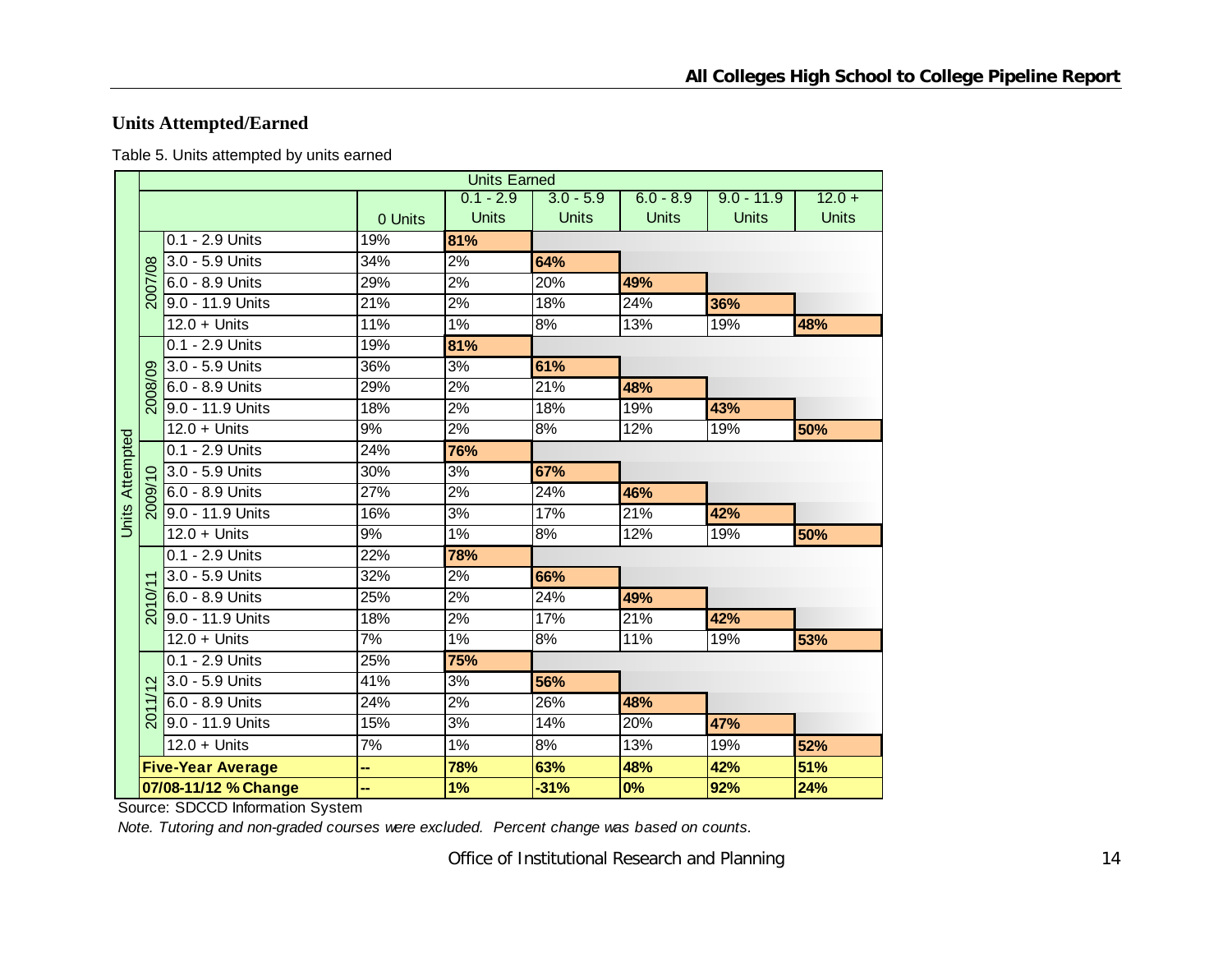#### **Persistence**

Table 6. Term and annual persistence

| <b>First Fall Term</b>     |        |        | Persisted to Spring Term   Persisted to 2nd Fall Term |       |     |
|----------------------------|--------|--------|-------------------------------------------------------|-------|-----|
| 2006                       | 2,415  | 1,734  | 72%                                                   | 1.270 | 53% |
| 2007                       | 2,660  | 1.913  | 72%                                                   | 1.340 | 50% |
| 2008                       | 2,668  | 1.985  | 74%                                                   | 1.445 | 54% |
| 2009                       | 2,667  | 2,075  | 78%                                                   | 1,547 | 58% |
| 2010                       | 3,347  | 2,639  | 79%                                                   | 1,902 | 57% |
| <b>Total/Five-Year Avg</b> | 13,757 | 10,346 | 75%                                                   | 7,504 | 55% |

Source: SDCCD Information System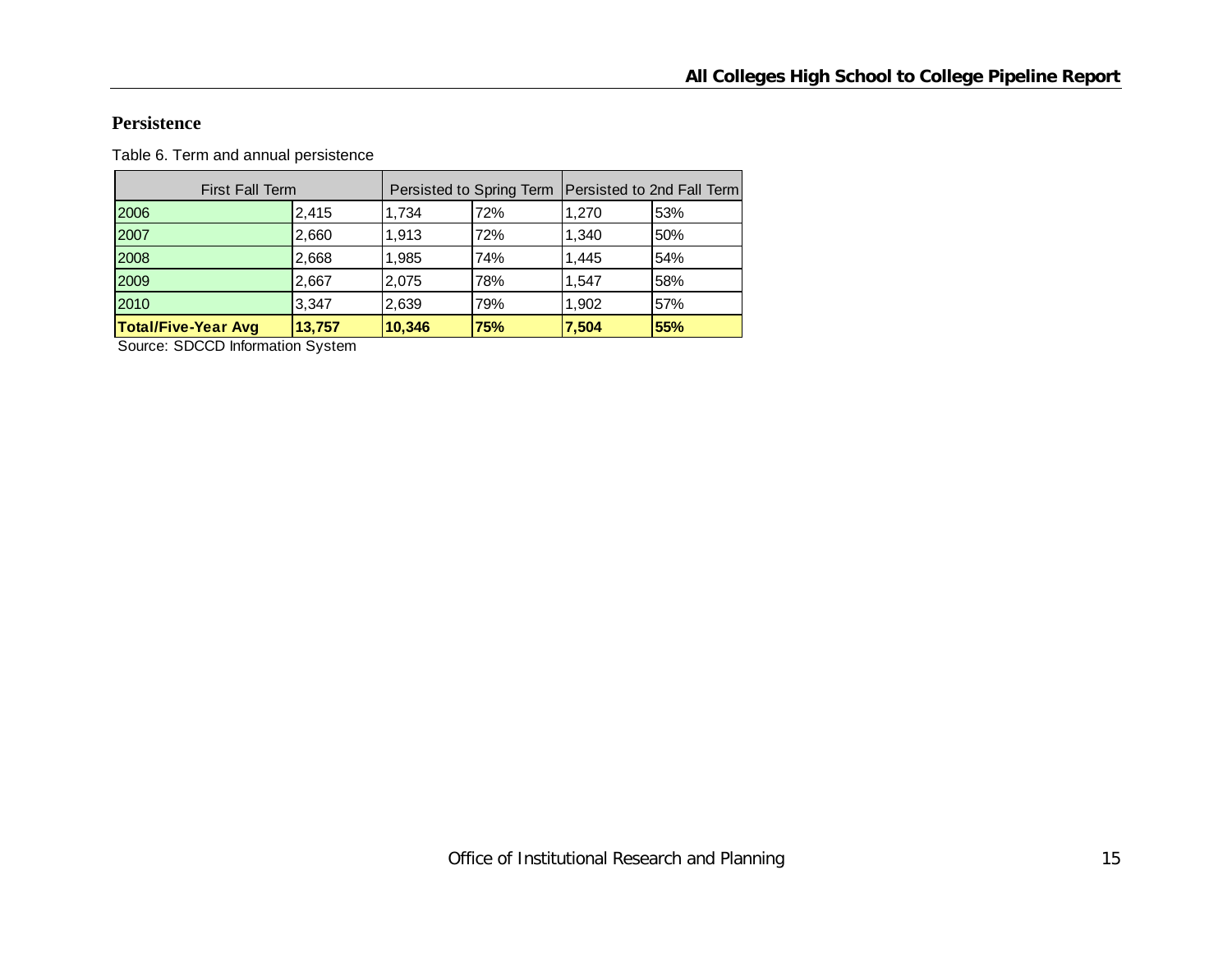## **Section III: College Placement of Incoming Students**

The assessment tests used in the San Diego Community College District help determine which levels of English and math courses would offer students the greatest opportunities for learning, academic challenge, and success. Students are encouraged to take the assessment tests as they matriculate in the college. Beginning with a pilot in Fall 2010, SDCCD now also accepts select standardized tests (i.e., SAT, ACT, EAP, EPT, and ELM) as an alternative measure to determine skill levels that qualify students to enroll in specified English and math courses. This section summarizes which course levels (e.g., transfer level, Associate degree-level, basic skills, ESOL level 40, 30, etc.) first-time to college high school graduates qualified to enroll in for reading, writing, math, and ESOL courses based on their originally recorded assessment-based skill level (see Tables 7-10).

Student placement trends are measured over three years, from 2009/10 to 2011/12 among students that applied to an SDCCD college (placement data are not tied to enrollment information). Note that changes were made within the English and math course sequences; however, data are represented by current placement level categories.

#### **Highlight of the Findings**

- A majority of the first-time to college high school graduates tested in reading, writing, and math in 2011/12 (73%, 73%, and 74%, respectively; see Tables 7-9). Overall, across all colleges, the percentages of students testing in reading, writing, and math declined between 2009/10 and 2010/11 and then peaked in 2011/12.
- $\bullet$  In 2011/12, nearly half of the first-time to college high school graduates who tested in reading placed at the transfer/Associate level (49%; equal to the three-year average of 49%) and 41% placed at basic skills (equal to the three year average of 41%; see Table 7).
- In 2011/12, the majority of first-time to college high school graduates who tested in writing placed at basic skills (67%; equal to the three-year average of 67%; see Table 8).
- $\bullet$  The majority of first-time to college high school graduates who tested in math in 2011/12 placed at basic skills (64%; comparable to the three-year average of 65%; see Table 9).
- $\bullet$  In 2011/12, among first-time to college high school graduates who tested in ESOL, over half of the students placed four to five levels below English transfer level (ESOL levels 19 and 20, 54%), which is higher than the three-year average of 48% (see Table 10).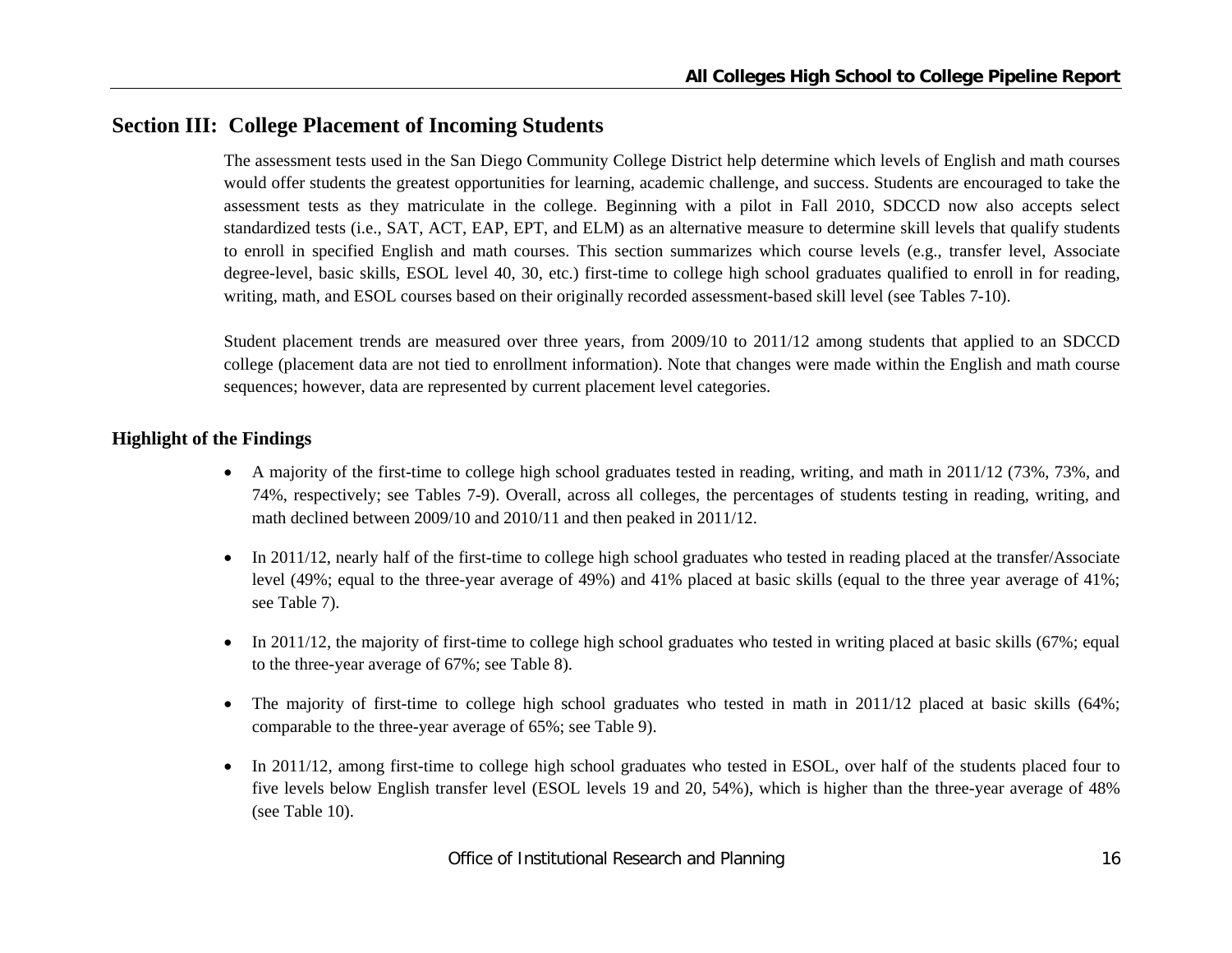### **Reading and Writing Placement**

#### Table 7. Reading placement

|                                         |                              |       | 2009/10 |       | 2010/11 |       | 2011/12 |                | 2009/10 - 2011/12 |          |
|-----------------------------------------|------------------------------|-------|---------|-------|---------|-------|---------|----------------|-------------------|----------|
|                                         |                              | N     | %       | N     | %       | N     | %       | <b>Total N</b> | Avg $%$           | % Change |
|                                         | <b>Total Tested</b>          | 3,460 | 66%     | 4,019 | 64%     | 4,226 | 73%     | 11,705         | 68%               | 22%      |
| No-Test<br>Test                         | No Placement                 | 1.779 | 34%     | 2,259 | 36%     | 1,568 | 27%     | 5,606          | 32%               | $-12%$   |
|                                         | <b>Total Students</b>        | 5,239 | 100%    | 6,278 | 100%    | 5,794 | 100%    | 17,311         | 100%              | 11%      |
|                                         |                              |       |         |       |         |       |         |                |                   |          |
| 'ত<br>Who                               | Transfer/Associate Level     | 1.684 | 49%     | 2,018 | 50%     | 2,063 | 49%     | 5,765          | 49%               | 23%      |
| Test                                    | <b>Basic Skills</b>          | 1,431 | 41%     | 1,586 | 39%     | 1,732 | 41%     | 4,749          | 41%               | 21%      |
| π                                       | <b>Need English Advising</b> | 302   | 9%      | 358   | 9%      | 317   | 8%      | 977            | 8%                | 5%       |
| Distribution<br><b>Students</b><br>Took | <b>Take ESOL Test</b>        | 43    | 1%      | 57    | 1%      | 114   | 3%      | <b>214</b>     | 2%                | 165%     |
|                                         | <b>Total Tested</b>          | 3,460 | 100%    | 4,019 | 100%    | 4,226 | 100%    | 11,705         | 100%              | 22%      |

Source: SDCCD Information System

*Note. Students are categorized as tested if they received a placement based on an SDCCD or other approved assessment test. For the purposes of this study, all others are recorded as No Placement.*

#### Table 8. Writing placement

|                                         |                              |       | 2009/10 |       | 2010/11 |       | 2011/12 |                | 2009/10 - 2011/12 |          |
|-----------------------------------------|------------------------------|-------|---------|-------|---------|-------|---------|----------------|-------------------|----------|
|                                         |                              | N     | %       | N     | %       | N     | %       | <b>Total N</b> | Avg $%$           | % Change |
|                                         | <b>Total Tested</b>          | 3,460 | 66%     | 4,019 | 64%     | 4,224 | 73%     | 11,703         | 68%               | 22%      |
| No-Test<br>Test                         | No Placement                 | 1.779 | 34%     | 2,259 | 36%     | 1,570 | 27%     | 5,608          | 32%               | $-12%$   |
|                                         | <b>Total Students</b>        | 5,239 | 100%    | 6,278 | 100%    | 5,794 | 100%    | 17,311         | 100%              | 11%      |
|                                         |                              |       |         |       |         |       |         |                |                   |          |
| ৳<br>est                                | Transfer/Associate Level 824 |       | 24%     | 926   | 23%     | 952   | 23%     | 2,702          | 23%               | 16%      |
| Who<br>⊢                                | <b>Basic Skills</b>          | 2,291 | 66%     | 2,678 | 67%     | 2,841 | 67%     | 7,810          | 67%               | 24%      |
| ω                                       | <b>Need English Advising</b> | 302   | 9%      | 358   | 9%      | 317   | 8%      | 1977           | 8%                | 5%       |
| Distribution<br><b>Students</b><br>Took | <b>Take ESOL Test</b>        | 43    | $1\%$   | 57    | $1\%$   | 114   | 3%      | 1214           | 2%                | 165%     |
|                                         | <b>Total Tested</b>          | 3,460 | 100%    | 4,019 | 100%    | 4,224 | 100%    | 11,703         | 100%              | 22%      |

Source: SDCCD Information System

*Note. Students are categorized as tested if they received a placement based on an SDCCD or other approved assessment test. For the purposes of this study, all others are recorded as No Placement.*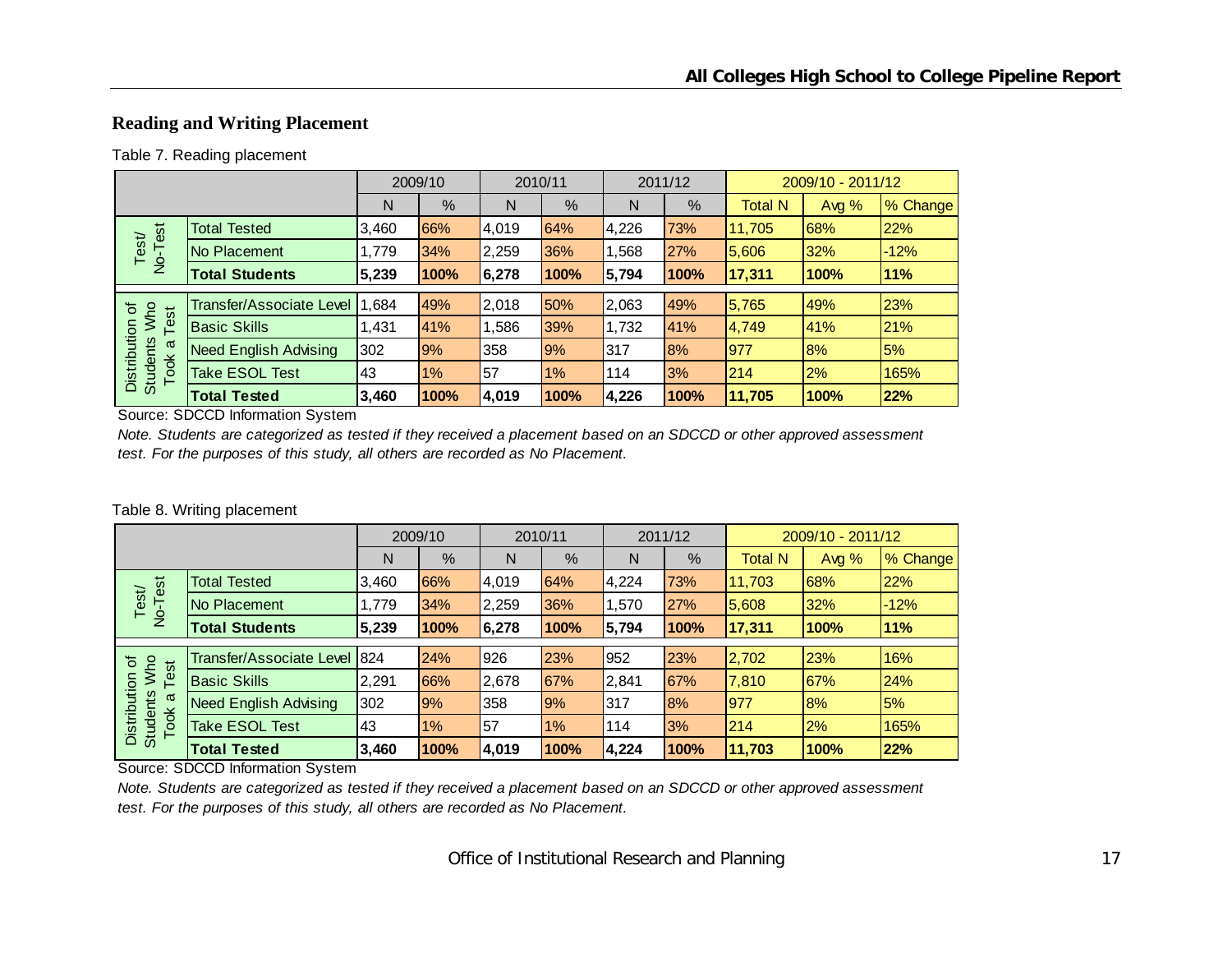#### **Math Placement**

Table 9. Math placement

|                                                |                          |       | 2009/10 |       | 2010/11 |       | 2011/12 |                | 2009/10 - 2011/12 |          |
|------------------------------------------------|--------------------------|-------|---------|-------|---------|-------|---------|----------------|-------------------|----------|
|                                                |                          | N     | %       | N     | %       | N     | %       | <b>Total N</b> | Avg $%$           | % Change |
| est                                            | <b>Total Tested</b>      | 3,561 | 68%     | 4,104 | 65%     | 4,306 | 74%     | 11,971         | 69%               | 21%      |
| Test<br>$\overline{2}$                         | No Placement             | .678  | 32%     | 2,174 | 35%     | 1,488 | 26%     | 5,340          | 31%               | $-11%$   |
|                                                | <b>Total Students</b>    | 5,239 | 100%    | 6,278 | 100%    | 5,794 | 100%    | 17,311         | 100%              | 11%      |
|                                                | <b>Transfer Level</b>    | 634   | 18%     | 799   | 19%     | 890   | 21%     | 2,323          | 19%               | 40%      |
| Who<br>'ত<br>est                               |                          |       |         |       |         |       |         |                |                   |          |
|                                                | <b>Associate Level</b>   | 459   | 13%     | 506   | 12%     | 646   | 15%     | 1,611          | 13%               | 41%      |
| σ                                              | <b>Basic Skills</b>      | 2,282 | 64%     | 2,704 | 66%     | 2,766 | 64%     | 7,752          | 65%               | 21%      |
| Distribution<br><b>Students</b><br><b>Took</b> | <b>Take Algebra Test</b> | 186   | 5%      | 95    | 2%      | 4     | 0%      | 285            | 2%                | $-98%$   |
|                                                | <b>Total Tested</b>      | 3,561 | 100%    | 4,104 | 100%    | 4,306 | 100%    | 11,971         | 100%              | 21%      |

Source: SDCCD Information System

*Note. Students are categorized as tested if they received a placement based on an SDCCD or other approved assessment test. For the purposes of this study, all others are recorded as No Placement.*

#### **ESOL Placement**

Table 10. ESOL placement

|                                         |                       |       | 2009/10    |       | 2010/11 |       | 2011/12 |                | 2009/10 - 2011/12 |          |
|-----------------------------------------|-----------------------|-------|------------|-------|---------|-------|---------|----------------|-------------------|----------|
|                                         |                       | N     | %          | N     | %       | N     | %       | <b>Total N</b> | Avg $%$           | % Change |
|                                         | <b>Total Tested</b>   | 139   | 3%         | 161   | 3%      | 184   | 3%      | 484            | 3%                | 32%      |
| No-Test<br>Test/                        | No Placement          | 5,100 | 97%        | 6,117 | 97%     | 5,610 | 97%     | 16,827         | <b>97%</b>        | 10%      |
|                                         | <b>Total Students</b> | 5,239 | 100%       | 6,278 | 100%    | 5,794 | 100%    | 17,311         | 100%              | 11%      |
|                                         |                       |       |            |       |         |       |         |                |                   |          |
| Who<br>৳<br>$\overline{\omega}$         | Level 40              | 37    | 27%        | 30    | 19%     | 24    | 13%     | 91             | 19%               | $-35%$   |
| قة<br>⊢                                 | Level 30              | 48    | 35%        | 52    | 32%     | 59    | 32%     | 159            | 33%               | 23%      |
| $\boldsymbol{\omega}$                   | Level 20              | 28    | <b>20%</b> | 37    | 23%     | 34    | 18%     | 99             | 20%               | 21%      |
| Distribution<br><b>Students</b><br>Took | Level 19              | 26    | 19%        | 42    | 26%     | 67    | 36%     | 135            | 28%               | 158%     |
|                                         | <b>Total Tested</b>   | 139   | 100%       | 161   | 100%    | 184   | 100%    | 484            | 100%              | 32%      |

Source: SDCCD Information System

*Note. Students are categorized as tested if they received a placement based on an SDCCD or other approved assessment test. For the purposes of this study, all others are recorded as No Placement.*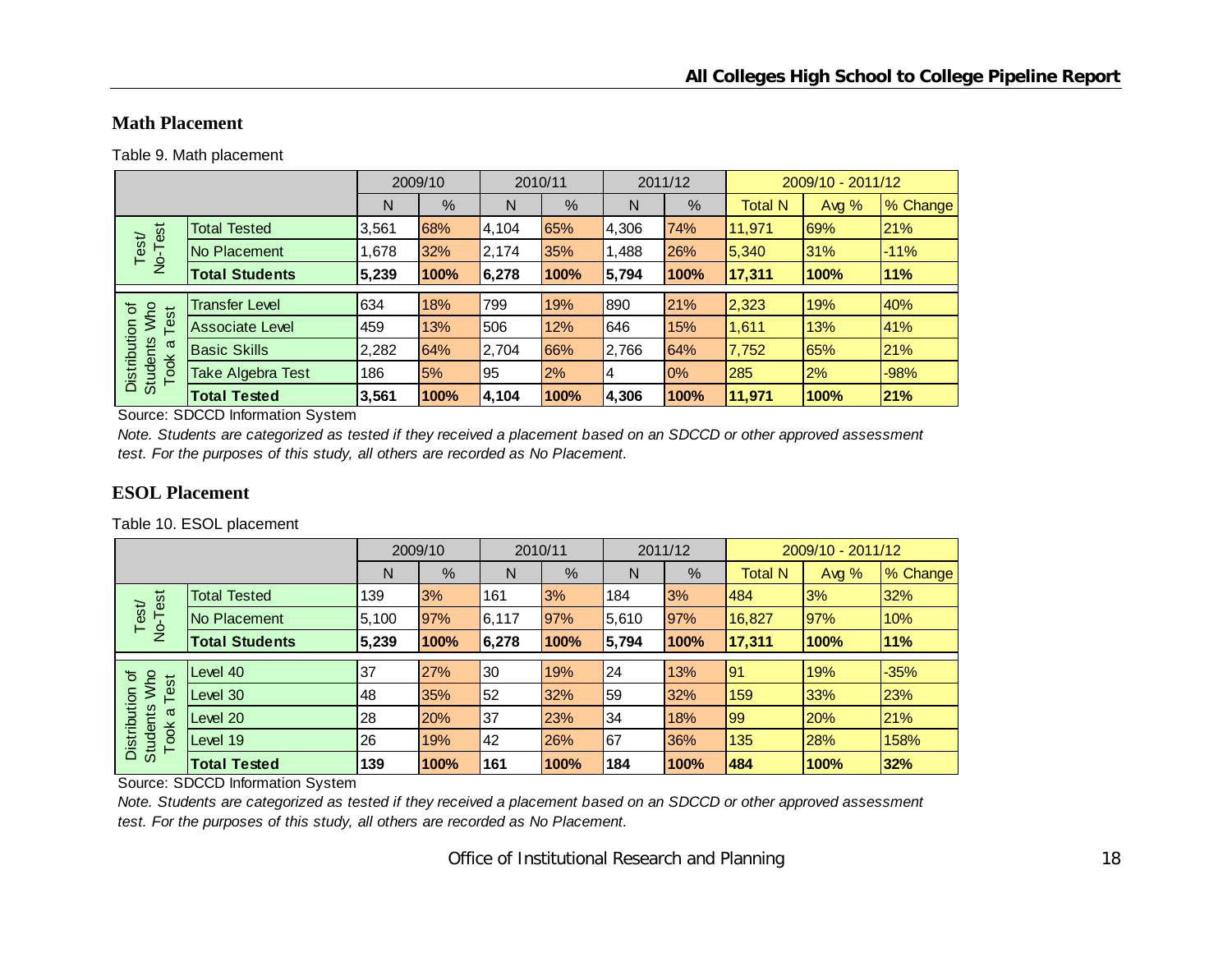## **Section IV: Course Enrollment by Placement**

This section longitudinally tracks English and math enrollments by placement level among three first-time to college high school graduate cohorts (see Tables 11 and 12). First-time students who enrolled in a math or English sequence course past official census in Fall 2009, 2010, or 2011 were tracked through their first year (fall, spring, and summer). Data are represented by current placement level categories (see Figures 1 and 2 in the Course Sequences section) and **only students who had recorded skill levels via SDCCD or other approved assessment tests were included.** For English cohorts, students were excluded if they did not have skill levels in both reading and writing. Among students who took both tests but did not score in the same placement level, English placement level was measured at the highest placement (32% in Fall 2009, 34% in Fall 2010, and 32% in Fall 2011 placed at different reading and writing levels).

Among students who placed at the transfer or Associate levels, course enrollment was measured at or below their placement level. For those students who placed at the basic skills levels, course enrollment was measured at their placement level. For those students who placed below basic skills, course enrollment was measured at any placement level.

#### **Highlight of the Findings**

- Sixty percent of the Fall 2011 first-time to college high school graduates who placed in transfer/Associate level English enrolled in an English course at or below their placement level by the end of their first year at an SDCCD college (lower than the three-year average of 66%; see Table 11). Of these students that placed in the transfer/Associate English level and enrolled in a course in 2011/12, 45% took a course at their placement level.
- e Among Fall 2011 first-time to college high school graduates who placed in basic skills level reading or writing, nearly twothirds (65%) enrolled in an English course at their placement level by the end of their first year at an SDCCD college (comparable to the three-year average of 68%; see Table 11).
- $\bullet$  By the end of their first year at an SDCCD college, 71% of the Fall 2011 first-time to college high school graduates who placed in transfer level math enrolled in a math course at or below their placement level (comparable to the three-year average of 72%) and over two-thirds (68%) of those who placed in Associate level math enrolled in a math course at or below their placement level (comparable to the three-year average of 70%; see Table 12). Of these students that placed in transfer or Associate level math and enrolled in a course in 2011/12, most (96%) took a math course at their placement level.
- e Seventy percent of the Fall 2011 first-time to college high school graduates who placed in basic skills level math enrolled in a math course at their placement level by the end of their first year at an SDCCD college (equal to the three-year average of 70%; see Table 12).